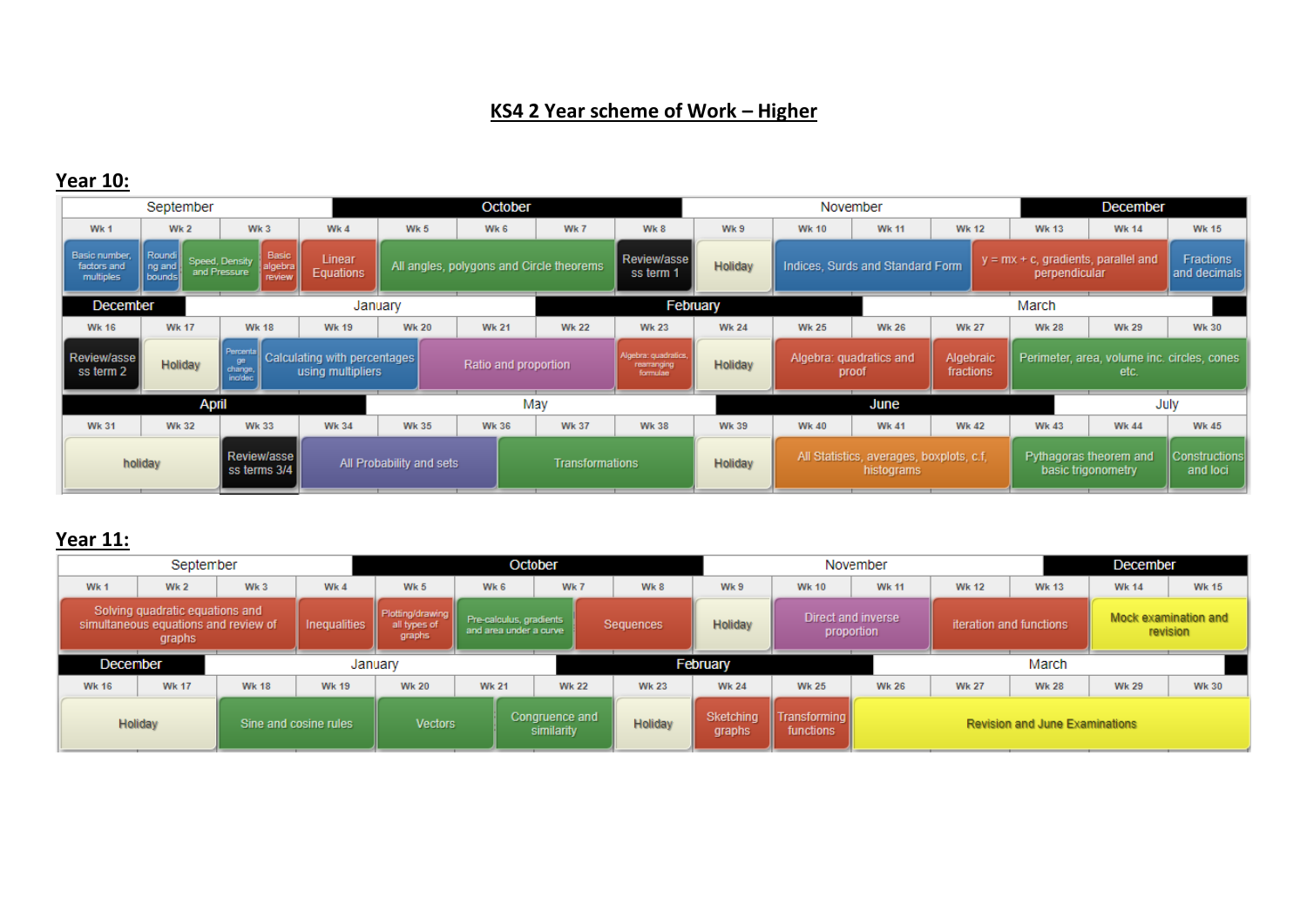### Basic number [Flipchart resources\basic number.flipchart](file://///jupiter/public/Maths/Teacher/KS4%20SOW%20Years%209,%2010%20and%2011/KS4%203%20year/Flipchart%20resources/basic%20number.flipchart)

This is most likely not necessary for higher tier groups.

### Factors and multiples [Flipchart resources\factors multiples.flipchart](file://///jupiter/public/Maths/Teacher/KS4%20SOW%20Years%209,%2010%20and%2011/KS4%203%20year/Flipchart%20resources/factors%20multiples.flipchart)

| N4 | Use the concepts and vocabulary of prime numbers, factors (divisors), multiples, common factors,                                                  | prime factor decomposition including |
|----|---------------------------------------------------------------------------------------------------------------------------------------------------|--------------------------------------|
|    | common multiples, highest common factor, lowest common multiple, prime factorisation, including using   product of prime factors written in index |                                      |
|    | product notation, and the unique factorisation theorem                                                                                            | torm                                 |

#### Rounding and bounds: Main teaching here is bounds in calculations

### [Flipchart resources\Approx estimating and bounds.flipchart](file://///jupiter/public/Maths/Teacher/KS4%20SOW%20Years%209,%2010%20and%2011/KS4%203%20year/Flipchart%20resources/Approx%20estimating%20and%20bounds.flipchart)

| N <sub>15</sub> | Round numbers and measures to an appropriate degree of accuracy (eg to a specified number of decimal places or<br>significant figures); use inequality notation to specify simple error intervals due to truncation or rounding<br>move into upper and lower bounds as challenge |                                |  |  |  |
|-----------------|----------------------------------------------------------------------------------------------------------------------------------------------------------------------------------------------------------------------------------------------------------------------------------|--------------------------------|--|--|--|
|                 |                                                                                                                                                                                                                                                                                  |                                |  |  |  |
| N <sub>16</sub> | Apply and interpret limits of accuracy including upper and lower bounds                                                                                                                                                                                                          | Include bounds in calculations |  |  |  |
| Revisit         | And bounds from numbers being truncated<br>$N14$ – estimation and approximating                                                                                                                                                                                                  |                                |  |  |  |
| N14             |                                                                                                                                                                                                                                                                                  |                                |  |  |  |

#### Compound measures: Main teaching here is speed/density and a little pressure….

[Flipchart resources\Speed, density.flipchart](file://///jupiter/public/Maths/Teacher/KS4%20SOW%20Years%209,%2010%20and%2011/KS4%203%20year/Flipchart%20resources/Speed,%20density.flipchart)

| R <sub>1</sub> | Use compound units such as speed, rates of pay, unit pricing, density and pressure | l including making comparisons |
|----------------|------------------------------------------------------------------------------------|--------------------------------|
|                |                                                                                    |                                |

### Basic algebra review: All should be a review of learning from Years 7 to 9

[Flipchart resources\expressions basics.flipchart](file://///jupiter/public/Maths/Teacher/KS4%20SOW%20Years%209,%2010%20and%2011/KS4%203%20year/Flipchart%20resources/expressions%20basics.flipchart)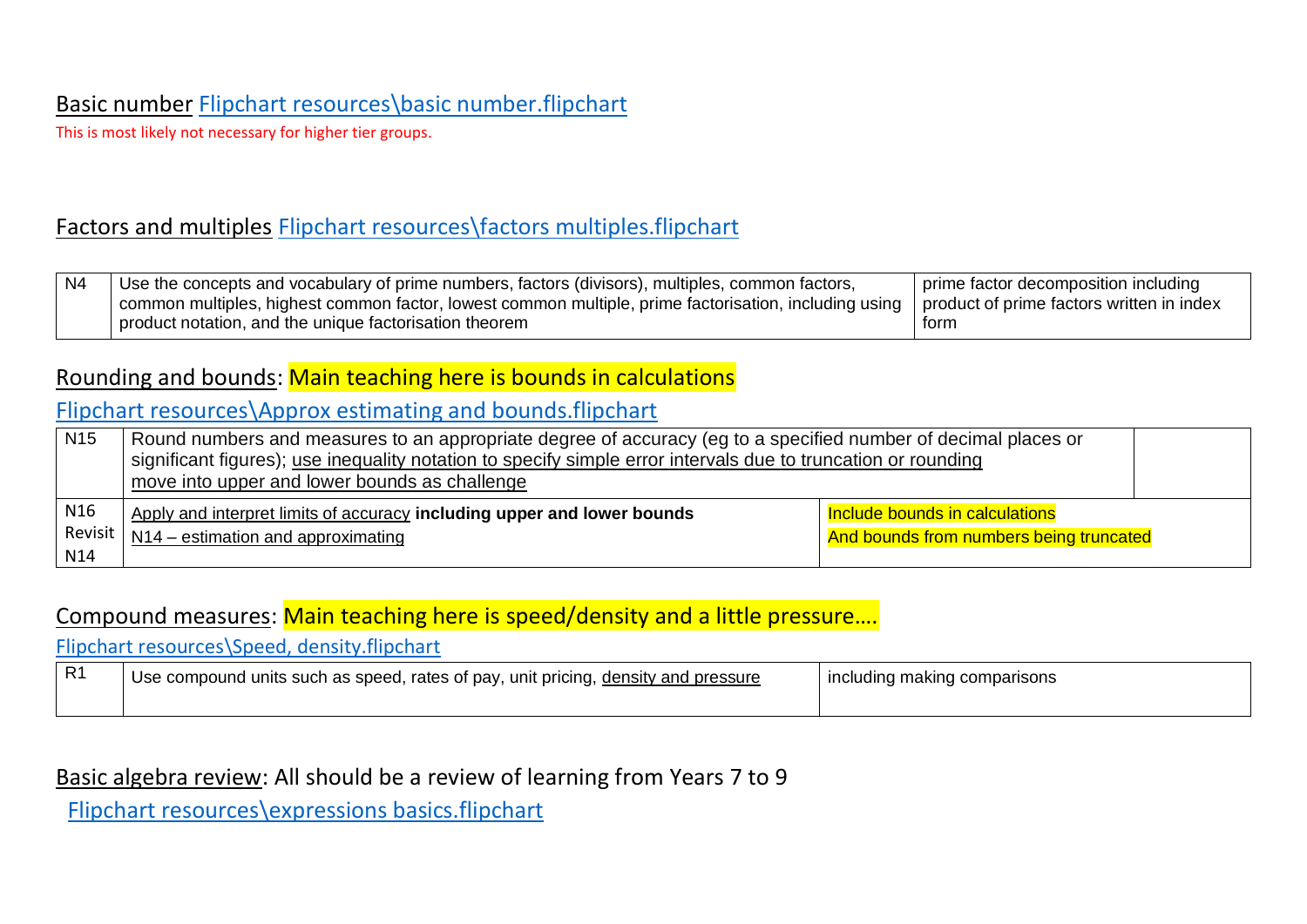| A <sub>1</sub> | <i>ab</i> in place of $a \times b$<br>٠                                                                                            | it is expected that answers will be<br>given in their simplest form without an |
|----------------|------------------------------------------------------------------------------------------------------------------------------------|--------------------------------------------------------------------------------|
|                | Use and interpret algebraic notation, including:                                                                                   | explicit instruction to do so                                                  |
|                | 3y in place of $y + y + y$ and $3 \times y$<br>$\bullet$                                                                           |                                                                                |
|                | $a^2$ in place of $a \times a$ ,<br>$\bullet$                                                                                      |                                                                                |
|                | $a^3$ in place of $a \times a \times a$ ,                                                                                          |                                                                                |
|                | $a2b$ in place of $a \times a \times b$                                                                                            |                                                                                |
|                | $\frac{a}{b}$ in place of $a \div b$<br>٠                                                                                          |                                                                                |
|                | coefficients written as fractions rather than as decimals<br>brackets                                                              |                                                                                |
| N3             | Use conventional notation for priority of operations, including brackets, powers, roots and reciprocals                            |                                                                                |
| A3             | understand and use the concepts and vocabulary of expressions, equations, formulae, identities,<br>inequalities, terms and factors | this will be implicitly and explicitly<br>assessed                             |
| A4             | Simplify and manipulate algebraic expressions (including those involving surds) by:                                                |                                                                                |
|                | collecting like terms                                                                                                              |                                                                                |
|                | multiplying a single term over a bracket                                                                                           |                                                                                |
|                | taking out common factors                                                                                                          |                                                                                |

### Equations: – solving any and all types of linear equation

## [Flipchart resources\solving equations.flipchart](file://///jupiter/public/Maths/Teacher/KS4%20SOW%20Years%209,%2010%20and%2011/KS4%203%20year/Flipchart%20resources/solving%20equations.flipchart)

| Substitute numerical values into formulae and expressions, including scientific formulae                              | unfamiliar formulae will be given in the question |
|-----------------------------------------------------------------------------------------------------------------------|---------------------------------------------------|
| Solve linear equations in one unknown algebraically including those with the unknown on both<br>sides of the equation | I including use of brackets                       |

Angles: This is all angle facts, including parallel lines, polygons and circle theorems

[Flipchart resources\angle facts and polygons.flipchart](file://///jupiter/public/Maths/Teacher/KS4%20SOW%20Years%209,%2010%20and%2011/KS4%203%20year/Flipchart%20resources/angle%20facts%20and%20polygons.flipchart)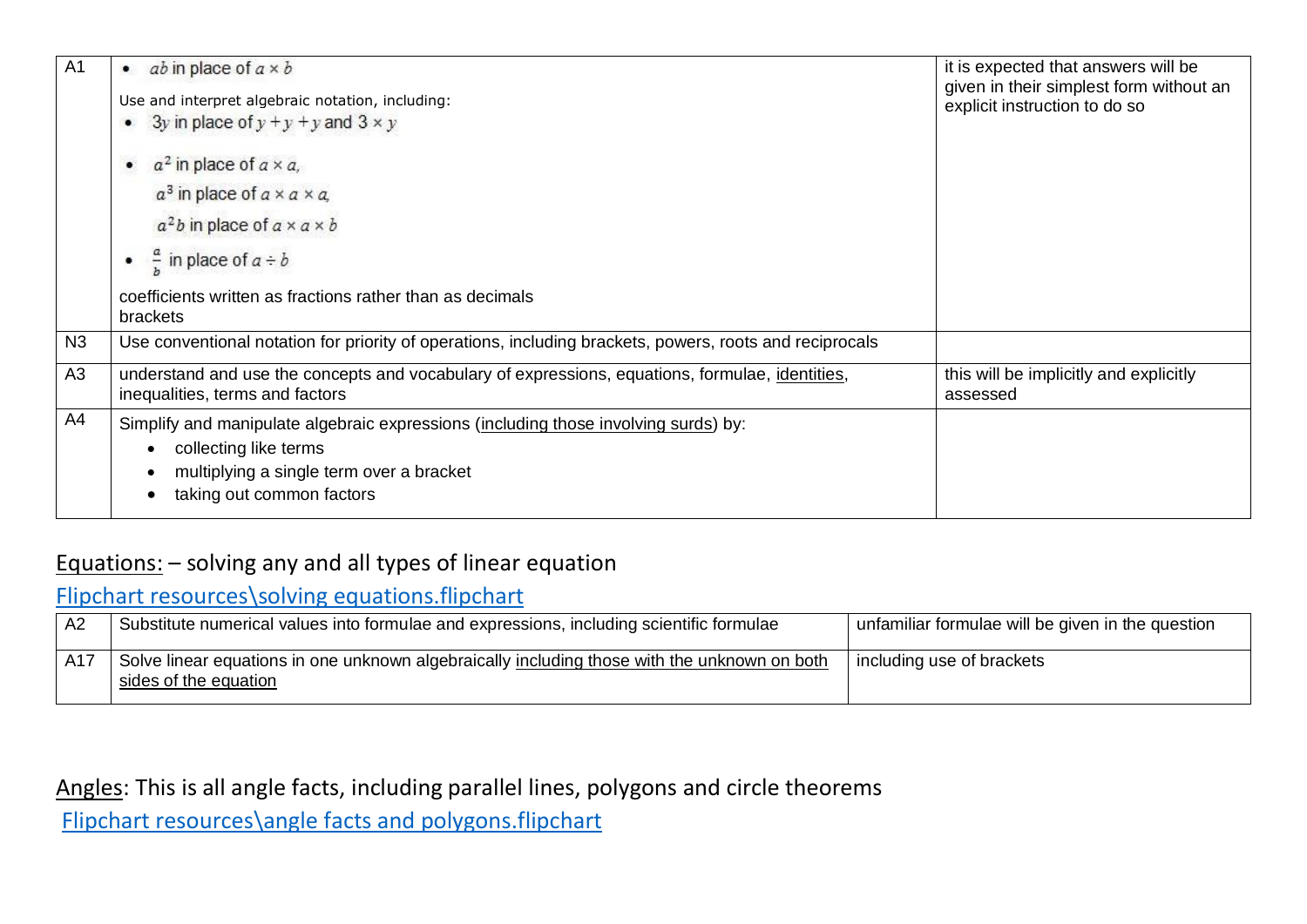| G1             | Use conventional terms and notations:                                                                                                                                            |                                                                                   |
|----------------|----------------------------------------------------------------------------------------------------------------------------------------------------------------------------------|-----------------------------------------------------------------------------------|
|                | points, lines, vertices, edges, planes, parallel lines, perpendicular lines, right angles, polygons, regular polygons<br>and polygons with reflection and/or rotation symmetries |                                                                                   |
|                | Use the standard conventions for labelling and referring to the sides and angles of triangles<br>Draw diagrams from written descriptions                                         |                                                                                   |
| G <sub>3</sub> | Apply the properties of:<br>angles at a point<br>angles at a point on a straight line                                                                                            | colloquial terms such as Z angles<br>are not acceptable and should<br>not be used |
|                | vertically opposite angles<br>Understand and use alternate and corresponding angles on parallel lines                                                                            |                                                                                   |

## Properties of polygons:

| G <sub>3</sub> | Derive and use the sum of angles in a triangle (e.g. to deduce and use the angle sum in<br>any polygon, and to derive properties of regular polygons) |                                                           |
|----------------|-------------------------------------------------------------------------------------------------------------------------------------------------------|-----------------------------------------------------------|
| G <sub>4</sub> | Derive and apply the properties and definitions of:                                                                                                   | Including knowing names and properties of isosceles,      |
|                | special types of quadrilaterals, including square, rectangle, parallelogram, trapezium,                                                               | equilateral, scalene, right-angled, acute-angled, obtuse- |
|                | kite and rhombus                                                                                                                                      | angled triangles                                          |
|                | and triangles and other plane figures using appropriate language                                                                                      | including knowing names and using the polygons:           |
|                |                                                                                                                                                       | pentagon, hexagon, octagon and decagon                    |

# Circle theorems: [Flipchart resources\circle theorems.flipchart](file://///jupiter/public/Maths/Teacher/KS4%20SOW%20Years%209,%2010%20and%2011/KS4%203%20year/Flipchart%20resources/circle%20theorems.flipchart)

[Flipchart resources\circle theorems exam questions.flipchart](file://///jupiter/public/Maths/Teacher/KS4%20SOW%20Years%209,%2010%20and%2011/KS4%203%20year/Flipchart%20resources/circle%20theorems%20exam%20questions.flipchart)

| G10 | Apply and prove the standard circle theorems concerning  | including                                                                     |
|-----|----------------------------------------------------------|-------------------------------------------------------------------------------|
|     | angles, radii, tangents and chords and use them to prove | angle at centre is equal to twice angle at circumference;                     |
|     | related results                                          | angle in a semi-circle is 90°;                                                |
|     |                                                          | angles in the same segment are equal;                                         |
|     |                                                          | opposite angles in a cyclic quadrilateral sum to 180°;                        |
|     |                                                          | tangent at any point on a circle is perpendicular to the radius at that point |
|     |                                                          | tangents from an external point are equal in length;                          |
|     |                                                          | the perpendicular from the centre to a chord bisects the chord;               |
|     |                                                          | alternate segment theorem                                                     |
|     |                                                          |                                                                               |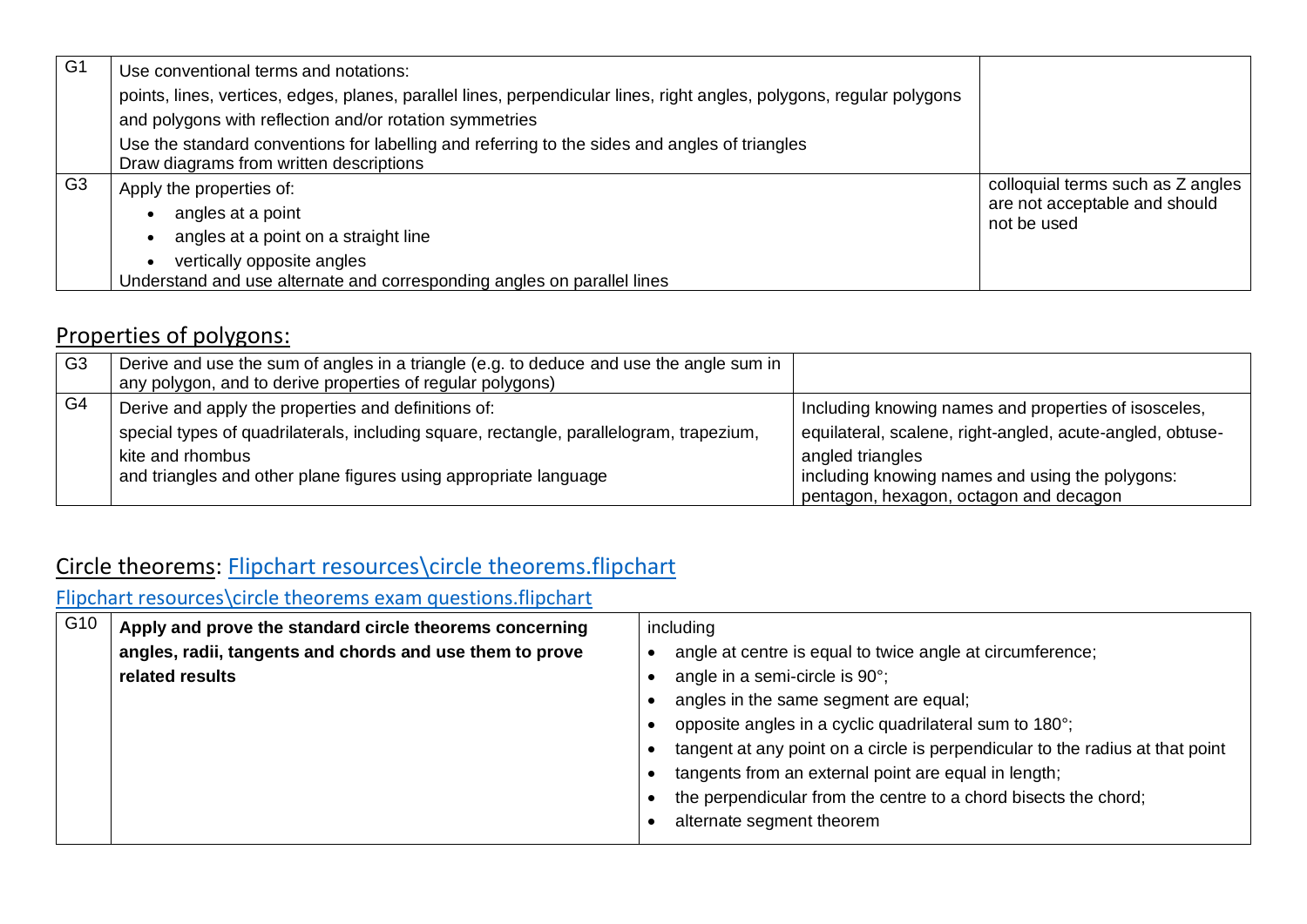### Indices: [Flipchart resources\indices \(higher\).flipchart](file://///jupiter/public/Maths/Teacher/KS4%20SOW%20Years%209,%2010%20and%2011/KS4%203%20year/Flipchart%20resources/indices%20(higher).flipchart)

| N <sub>6</sub> | Use positive integer powers and associated real roots (square, cube and higher) | including square numbers up to 15 x 15      |
|----------------|---------------------------------------------------------------------------------|---------------------------------------------|
|                | Recognise powers of 2, 3, 4, 5                                                  | know that $1000=10^3$ and 1 million $=10^6$ |
|                | <b>Estimate powers and roots of any given positive number</b>                   |                                             |
| N7             | Calculate with roots, and with integer and fractional indices                   |                                             |

### Surds: [Flipchart resources\surds.flipchart](file://///jupiter/public/Maths/Teacher/KS4%20SOW%20Years%209,%2010%20and%2011/KS4%203%20year/Flipchart%20resources/surds.flipchart)

| $\overline{\phantom{1}}$ N8 | <b>Calculate exactly with surds</b>                                                                                                           |  |
|-----------------------------|-----------------------------------------------------------------------------------------------------------------------------------------------|--|
|                             | Simplify surd expressions involving squares (eg $\sqrt{12}=\sqrt{(4\times3)}=\sqrt{4}\times\sqrt{3}=2\sqrt{3}$ ) and rationalise denominators |  |

### Standard form: [Flipchart resources\standard form.flipchart](file://///jupiter/public/Maths/Teacher/KS4%20SOW%20Years%209,%2010%20and%2011/KS4%203%20year/Flipchart%20resources/standard%20form.flipchart)

| N <sub>2</sub> | Understand and use place value (e.g. when working with very large or very small numbers)                                                      | including questions set in context                             |
|----------------|-----------------------------------------------------------------------------------------------------------------------------------------------|----------------------------------------------------------------|
| N <sub>9</sub> | $\mathbb{R}$   Calculate with and interpret standard form $A \times 10^{n}$ when.<br>where $1 \leqslant A \leq 10$ and <i>n</i> is an integer | with and without a calculator<br>interpret calculator displays |

#### Coordinates and linear graphs:

[Flipchart resources\straight lines.flipchart](file://///jupiter/public/Maths/Teacher/KS4%20SOW%20Years%209,%2010%20and%2011/KS4%203%20year/Flipchart%20resources/straight%20lines.flipchart)

[Flipchart resources\Gradients and equations.flipchart](file://///jupiter/public/Maths/Teacher/KS4%20SOW%20Years%209,%2010%20and%2011/KS4%203%20year/Flipchart%20resources/Gradients%20and%20equations.flipchart)

[Flipchart resources\Gradients and equations \(higher2\).flipchart](file://///jupiter/public/Maths/Teacher/KS4%20SOW%20Years%209,%2010%20and%2011/KS4%203%20year/Flipchart%20resources/Gradients%20and%20equations%20(higher2).flipchart)

| A <sub>8</sub> | Work with co-ordinates in all four quadrants   |  |
|----------------|------------------------------------------------|--|
| G11            | Solve geometrical problems on co-ordinate axes |  |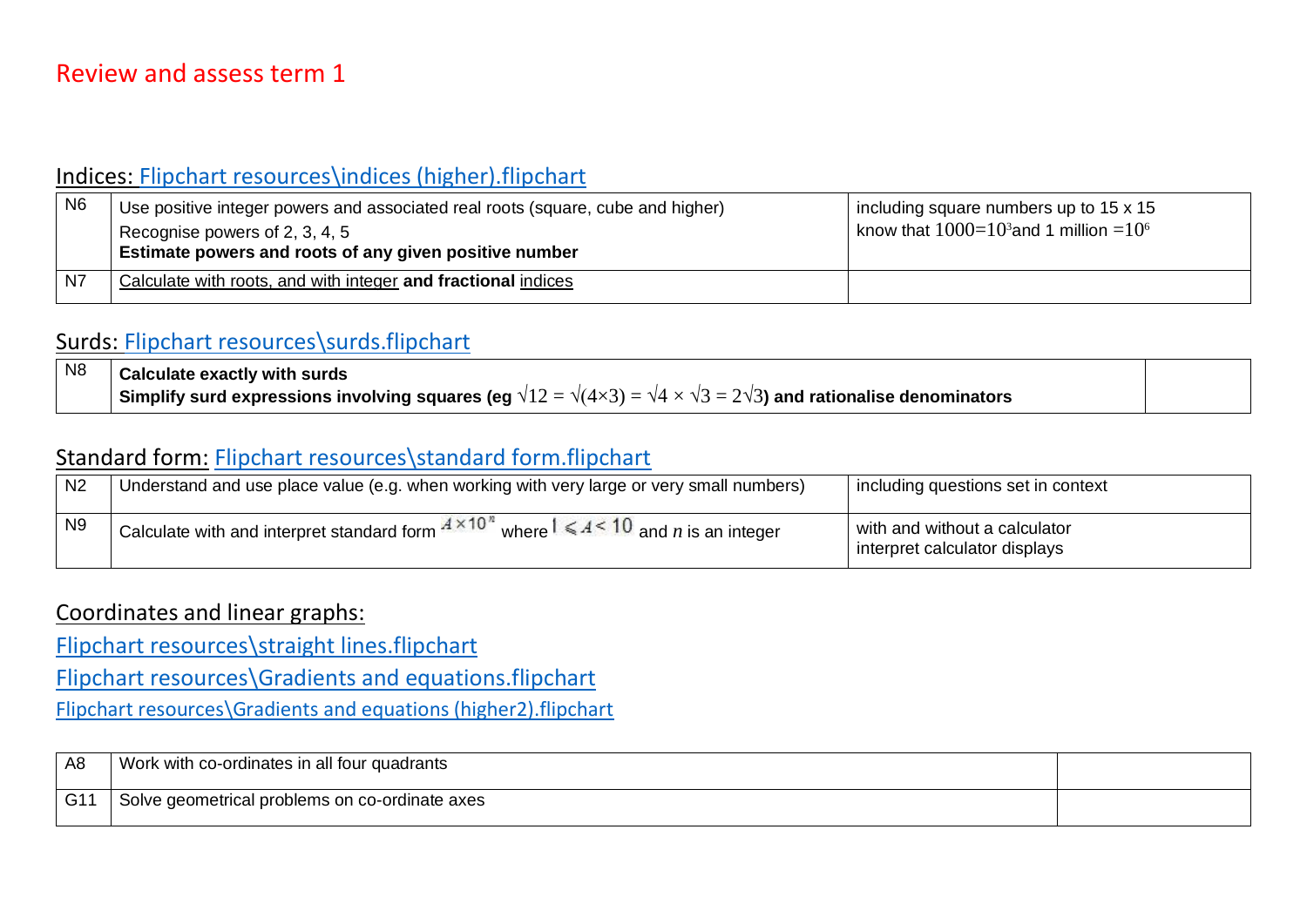| A9  | Plot graphs of equations that correspond to straight line graphs in the co-ordinate plane<br>Use the form $y = mx + c$ to identify parallel lines and perpendicular lines<br>Find the equation of the line through two given points, or through one point with a given gradient |  |
|-----|---------------------------------------------------------------------------------------------------------------------------------------------------------------------------------------------------------------------------------------------------------------------------------|--|
| A10 | Identify and interpret gradients and intercepts of linear functions graphically and algebraically                                                                                                                                                                               |  |

### Basic fractions: Review of all four operations with fractions

[Flipchart resources\fractions.flipchart](file://///jupiter/public/Maths/Teacher/KS4%20SOW%20Years%209,%2010%20and%2011/KS4%203%20year/Flipchart%20resources/fractions.flipchart)

| N1             | Order positive and negative fractions                                                                                                                    |  |
|----------------|----------------------------------------------------------------------------------------------------------------------------------------------------------|--|
| N <sub>2</sub> | Apply the four operations, including formal written methods, to simple fractions (proper and improper) and mixed numbers - both<br>positive and negative |  |
| N <sub>8</sub> | Calculate exactly with fractions                                                                                                                         |  |

## Basic decimals: Main teaching is converting recurring decimal to a fraction

## [Flipchart resources\recurring decimals.flipchart](file://///jupiter/public/Maths/Teacher/KS4%20SOW%20Years%209,%2010%20and%2011/KS4%203%20year/Flipchart%20resources/recurring%20decimals.flipchart)

| N <sub>2</sub>  | Apply the four operations, including formal written methods, to decimals – both<br>positive and negative<br>Understand and use place value (e.g. when calculating with decimals)                                                     | including questions set in context (knowledge of terms used in<br>household finance, for example profit, loss, cost price, selling<br>price, debit, credit and balance, income tax, VAT, interest rate) |
|-----------------|--------------------------------------------------------------------------------------------------------------------------------------------------------------------------------------------------------------------------------------|---------------------------------------------------------------------------------------------------------------------------------------------------------------------------------------------------------|
| N <sub>10</sub> | Work interchangeably with terminating decimals and their corresponding fractions<br>(such as 3.5 and $7/2$ or 0.375 and $3/8$ ) including ordering<br>Change recurring decimals into their corresponding fractions and vice<br>versa |                                                                                                                                                                                                         |

## Review and assess term 2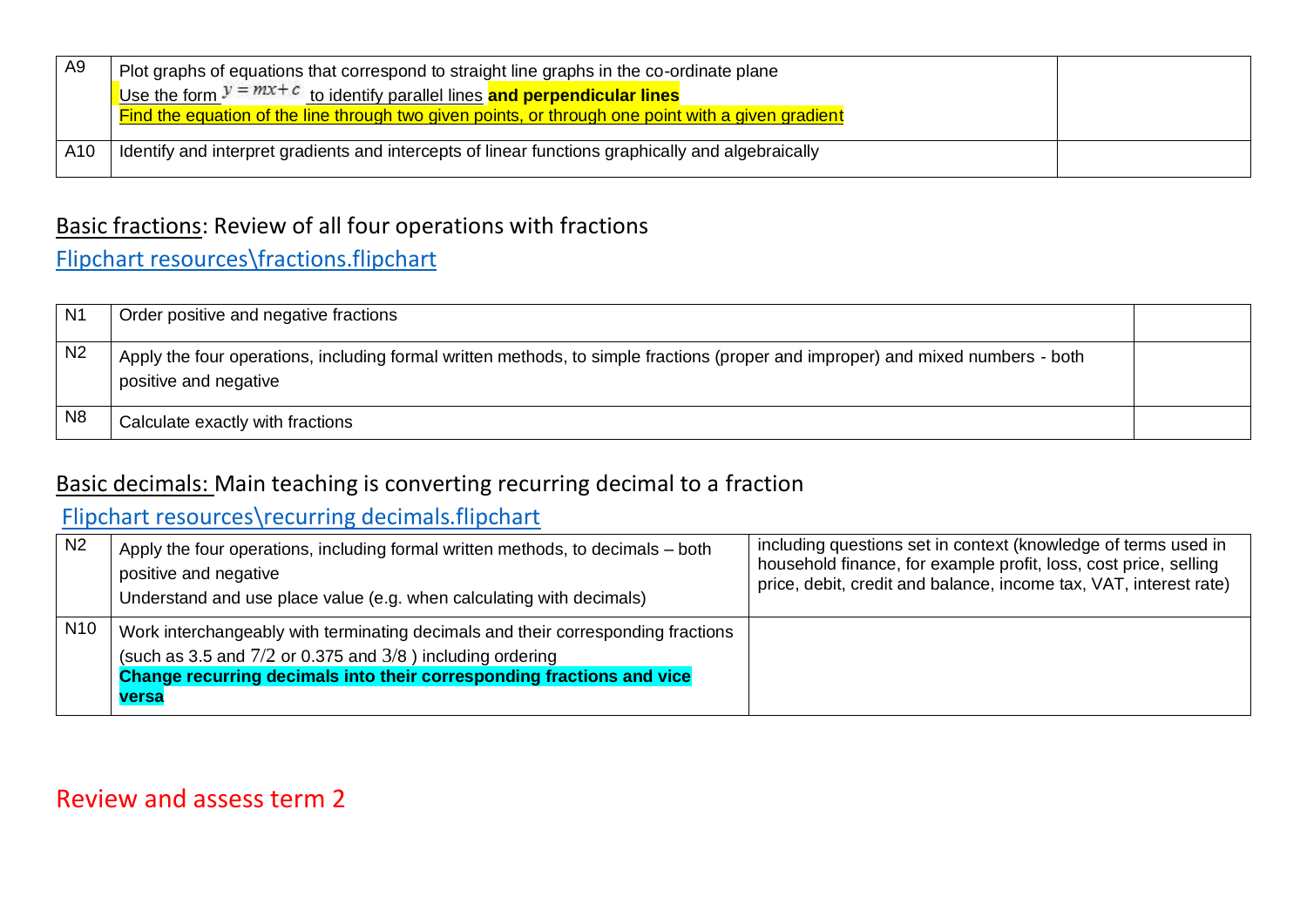#### Basic percentages:

## [Flipchart resources\percentages \(all\).flipchart](file://///jupiter/public/Maths/Teacher/KS4%20SOW%20Years%209,%2010%20and%2011/KS4%203%20year/Flipchart%20resources/percentages%20(all).flipchart)

| R <sub>9</sub>  | Define percentage as 'number of parts per hundred'                                                         |                                                                  |
|-----------------|------------------------------------------------------------------------------------------------------------|------------------------------------------------------------------|
|                 | Interpret percentages and percentage changes as a fraction or decimal and interpret these multiplicatively |                                                                  |
|                 | Express one quantity as a percentage of another                                                            |                                                                  |
|                 | Compare two quantities using percentages<br>Work with percentages greater than 100%                        |                                                                  |
| N <sub>12</sub> | Interpret fractions and percentages as operators                                                           | including interpreting percentage<br>problems using a multiplier |

### Calculating with percentages: Main teaching is use of percentage multipliers

### Finance resources\Finance - [Best buys, percentages & shopping.pdf](file://///jupiter/public/Maths/Teacher/KS4%20SOW%20Years%209,%2010%20and%2011/KS4%203%20year/Finance%20resources/Finance%20-%20Best%20buys,%20percentages%20&%20shopping.pdf) [Finance resources\Ideas for finance activities -](file://///jupiter/public/Maths/Teacher/KS4%20SOW%20Years%209,%2010%20and%2011/KS4%203%20year/Finance%20resources/Ideas%20for%20finance%20activities%20-%20Best%20buy,%20%25,%20interest%20etc.pptx)

#### [Best buy, %, interest etc.pptx](file://///jupiter/public/Maths/Teacher/KS4%20SOW%20Years%209,%2010%20and%2011/KS4%203%20year/Finance%20resources/Ideas%20for%20finance%20activities%20-%20Best%20buy,%20%25,%20interest%20etc.pptx)

| R <sub>9</sub> | Solve problems involving percentage change, including:<br>percentage increase / decrease problems                                                                                                        | problems may be set in context<br>using a multiplier |
|----------------|----------------------------------------------------------------------------------------------------------------------------------------------------------------------------------------------------------|------------------------------------------------------|
|                | original value problems<br>simple interest, including in financial mathematics<br><b>Percentage multipliers</b><br><b>Reverse percentages</b><br><b>Compound interest</b><br>Repeated percentage changes |                                                      |

#### Growth and decay

| R <sub>16</sub> | I interpret the answers in growth and decav problems.<br>. including compound interest<br>solve and<br>Set up. |                              |
|-----------------|----------------------------------------------------------------------------------------------------------------|------------------------------|
|                 |                                                                                                                | Year<br>are<br>$\sim$<br>ouv |

### Ratio and proportion:

#### [Flipchart resources\Ratio and proportion.flipchart](file://///jupiter/public/Maths/Teacher/KS4%20SOW%20Years%209,%2010%20and%2011/KS4%203%20year/Flipchart%20resources/Ratio%20and%20proportion.flipchart) [Finance resources\Finance -](file://///jupiter/public/Maths/Teacher/KS4%20SOW%20Years%209,%2010%20and%2011/KS4%203%20year/Finance%20resources/Finance%20-%20Ratio.pdf) Ratio.pdf

| N1'            | problems<br>v and work with fractions i<br>ratio<br>Tdentify                                                                   |  |
|----------------|--------------------------------------------------------------------------------------------------------------------------------|--|
| R <sub>3</sub> | where the fraction<br>'or greater than<br><b>IS less</b><br>than<br>ı of another<br>v as a traction<br>quantity<br>≘xpress one |  |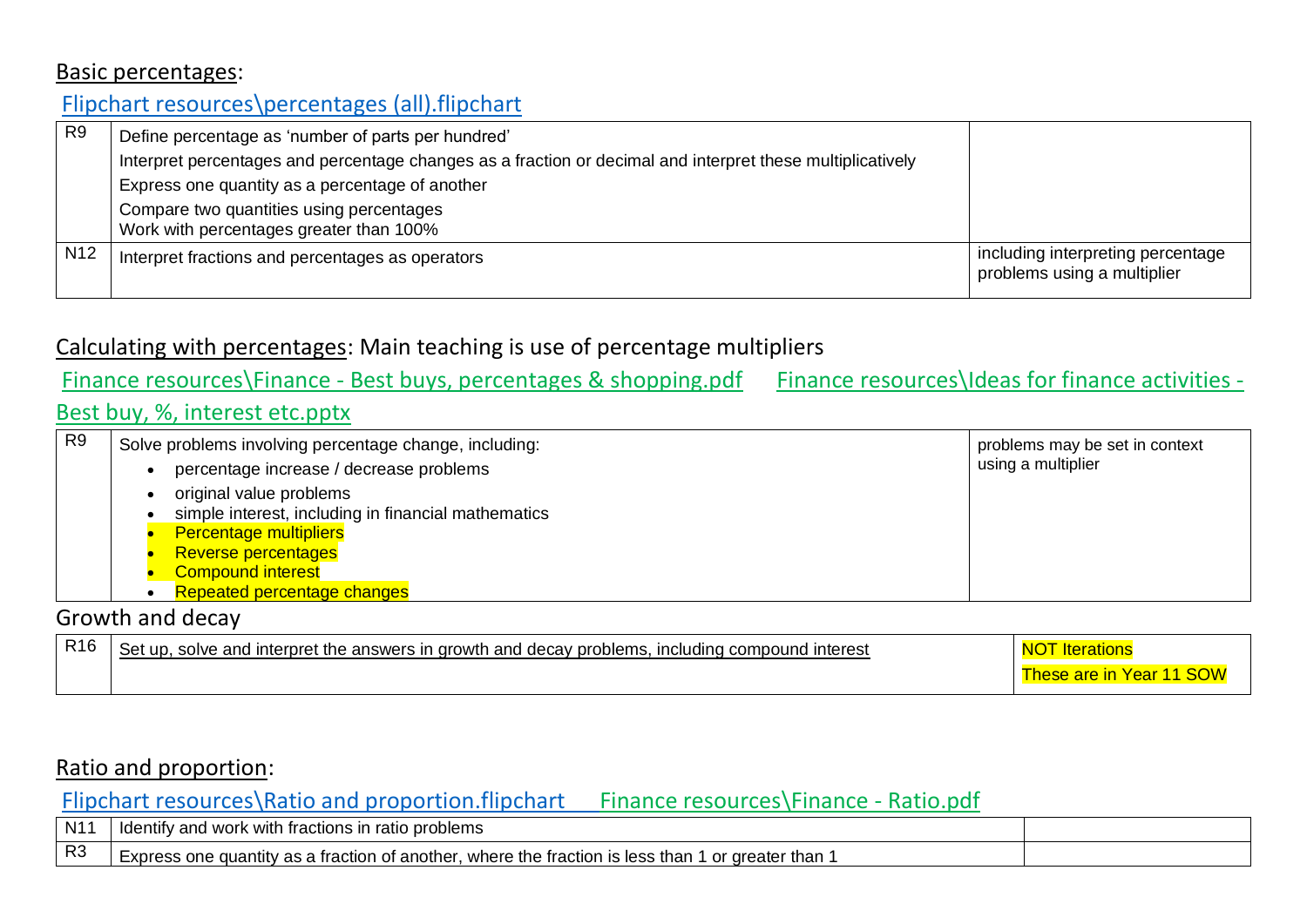| R4              | Use ratio notation, including reduction to simplest form                                                       |                                    |
|-----------------|----------------------------------------------------------------------------------------------------------------|------------------------------------|
| R <sub>5</sub>  | Divide a given quantity into two parts in a given part: part or part: whole ratio                              | including better value or          |
|                 | Express the division of a quantity into two parts as a ratio                                                   | best buy problems                  |
|                 | Apply ratio to real contexts and problems (such as those involving conversion, comparison, scaling, mixing and |                                    |
|                 | concentrations)                                                                                                |                                    |
| R <sub>6</sub>  | Express a multiplicative relationship between two quantities as a ratio or fraction                            | Use of the following:              |
|                 |                                                                                                                | If $a:b = c:d$ then $a/b = c/d$ or |
|                 |                                                                                                                | $a/c = b/d$                        |
| R <sub>7</sub>  | Understand and use proportion as equality of ratios                                                            |                                    |
| R <sub>8</sub>  | Relate ratios to fractions and to linear functions                                                             |                                    |
| R <sub>10</sub> | Solve problems involving direct and inverse proportion, including graphical and algebraic representations      |                                    |

## Review and assess term 3

#### Formulae:

[Flipchart resources\changing the subject.flipchart](file://///jupiter/public/Maths/Teacher/KS4%20SOW%20Years%209,%2010%20and%2011/KS4%203%20year/Flipchart%20resources/changing%20the%20subject.flipchart) Finance resources\Finance - KS4 Equations and Formulae.pdf [Finance resources\Ideas for finance activities -](file://///jupiter/public/Maths/Teacher/KS4%20SOW%20Years%209,%2010%20and%2011/KS4%203%20year/Finance%20resources/Ideas%20for%20finance%20activities%20-%20formulae.pptx) formulae.pptx

| A5 | Understand and use standard mathematical formulae; rearrange formulae to change the subject |  |
|----|---------------------------------------------------------------------------------------------|--|
|    |                                                                                             |  |

Quadratics: Introduction to quadratics. In this section complete the following:

- Expanding two and three pairs of brackets
- Factorising any quadratic
- Complete the square
- Plotting/drawing quadratic graphs and linking factorising/CTS to the graphs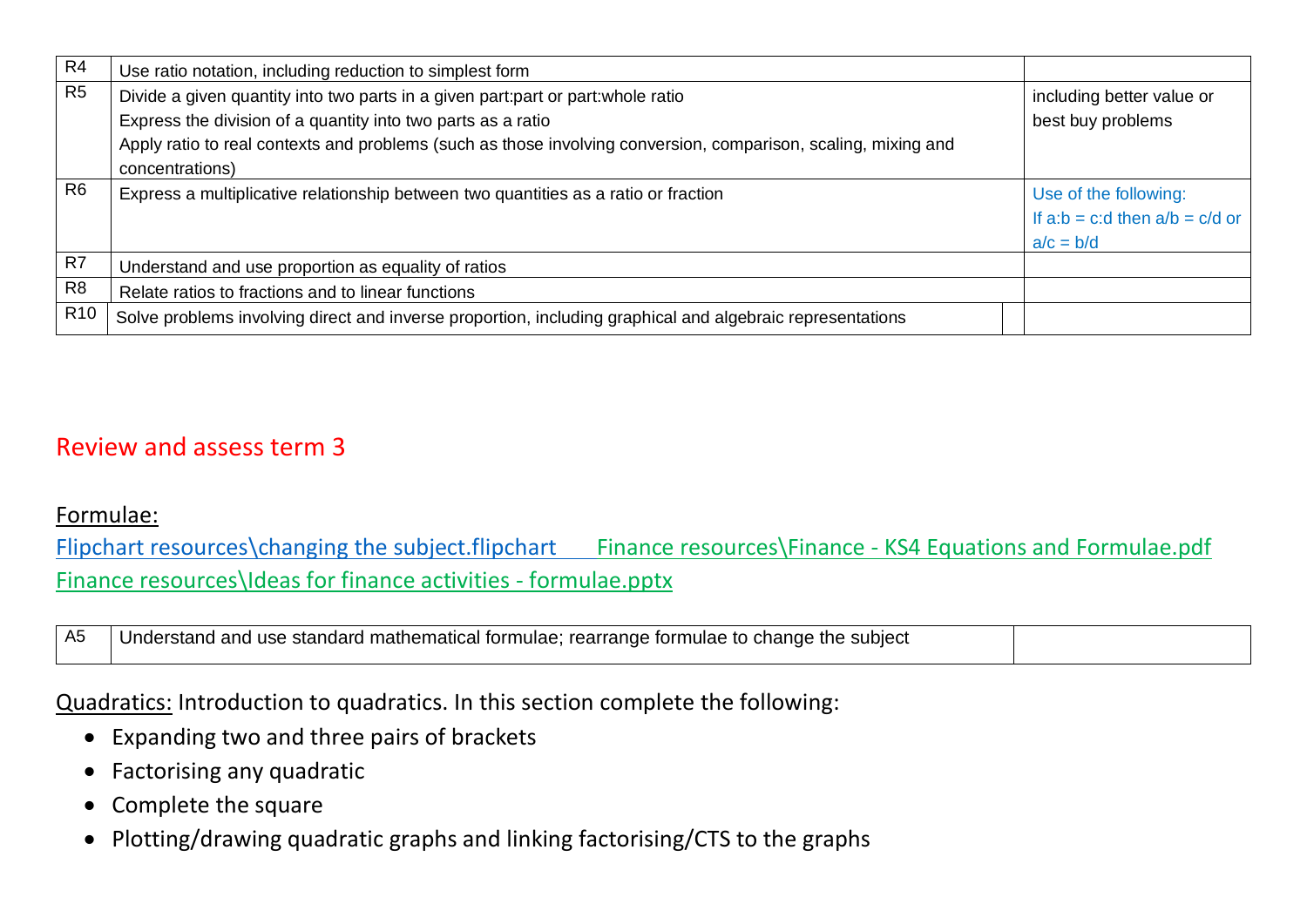### [Flipchart resources\Quadratics \(higher\).flipchart](file://///jupiter/public/Maths/Teacher/KS4%20SOW%20Years%209,%2010%20and%2011/KS4%203%20year/Flipchart%20resources/Quadratics%20(higher).flipchart) [Flipchart resources\changing the subject.flipchart](file://///jupiter/public/Maths/Teacher/KS4%20SOW%20Years%209,%2010%20and%2011/KS4%203%20year/Flipchart%20resources/changing%20the%20subject.flipchart) [Flipchart resources\CTS.flipchart](file://///jupiter/public/Maths/Teacher/KS4%20SOW%20Years%209,%2010%20and%2011/KS4%203%20year/Flipchart%20resources/CTS.flipchart)

| A4             | Simplify and manipulate algebraic expressions by:                                                 |                                      |
|----------------|---------------------------------------------------------------------------------------------------|--------------------------------------|
|                | expanding products of two and three binomials                                                     |                                      |
|                | factorising quadratic expressions of the form $x^2$ +bx+c including the difference of two squares |                                      |
|                | simplifying expressions involving sums, products and powers, including the laws of indices        |                                      |
|                | Include factorising non-unitary quadratics                                                        |                                      |
| A <sub>5</sub> | Understand and use standard mathematical formulae                                                 | including use of formulae from other |
|                | Rearrange formulae to change the subject including where the subject appears twice                | subjects in words and using          |
|                |                                                                                                   | symbols                              |
|                |                                                                                                   |                                      |

## Completing the square: only for finding least/greatest values and not in solving

## [Flipchart resources\CTS.flipchart](file://///jupiter/public/Maths/Teacher/KS4%20SOW%20Years%209,%2010%20and%2011/KS4%203%20year/Flipchart%20resources/CTS.flipchart)

| A18<br>Plus<br>part<br>оf<br>A11 | Completing the square; only unitary quadratics required. Greatest or least values (turning points/vertex) to be found<br>and then used to sketch graph of quadratic find approximate solutions using a graph |           | The exam board have lied $-$<br>they also include non-<br>unitary so give it a go if your<br>class can cope |
|----------------------------------|--------------------------------------------------------------------------------------------------------------------------------------------------------------------------------------------------------------|-----------|-------------------------------------------------------------------------------------------------------------|
| A18                              | Solve quadratic equations algebraically by factorising,                                                                                                                                                      |           |                                                                                                             |
| A11                              | Identify and interpret roots, intercepts and turning points of quadratic functions graphically; deduce roots<br>algebraically and turning points by completing the square                                    | quadratic | including the symmetrical property of a                                                                     |

## Proof: **[Flipchart resources\Proof.flipchart](file://///jupiter/public/Maths/Teacher/KS4%20SOW%20Years%209,%2010%20and%2011/KS4%203%20year/Flipchart%20resources/Proof.flipchart)**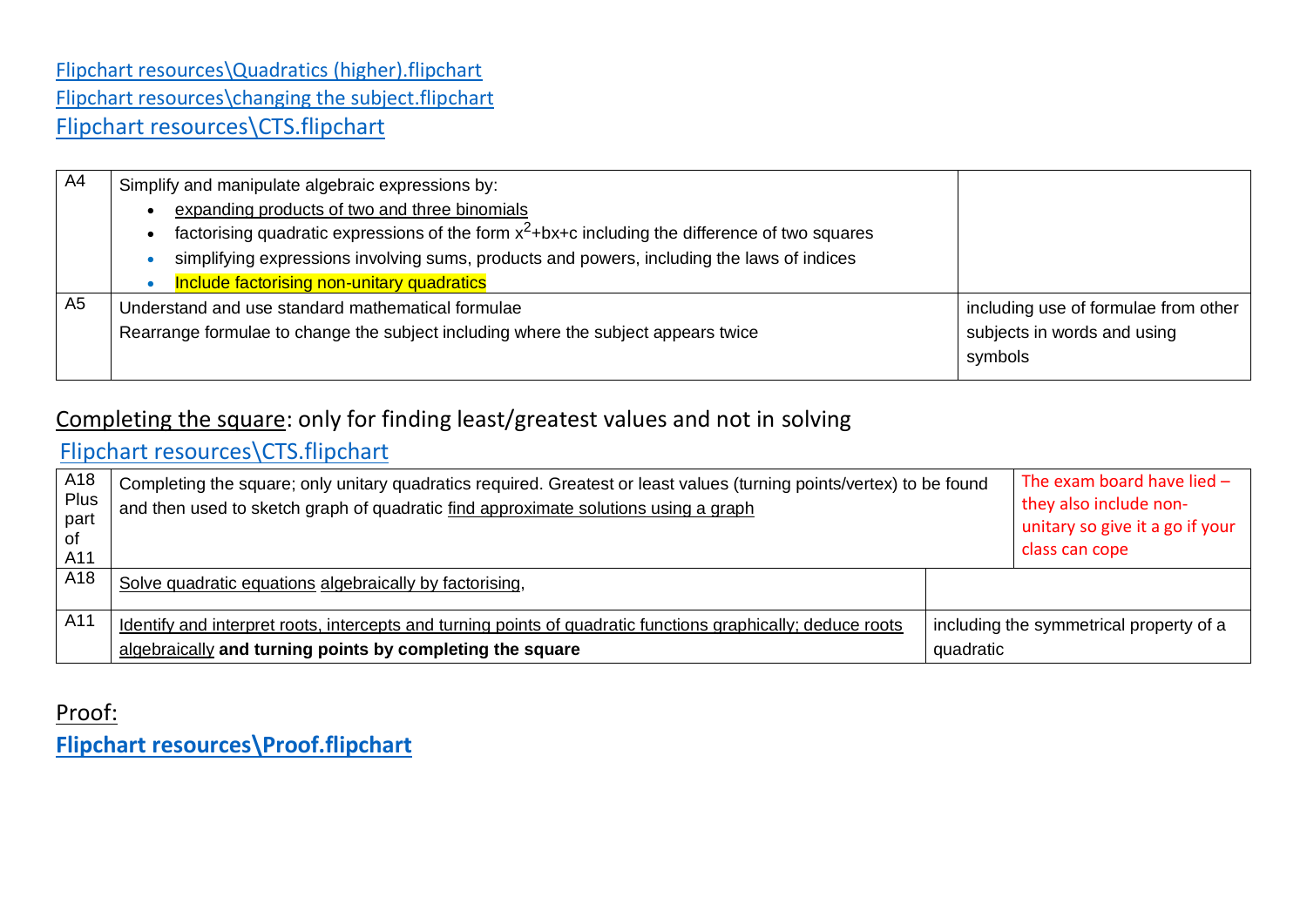| A6 | Know the difference between an equation and an identity                                           | Plenty of work with odds and evens |
|----|---------------------------------------------------------------------------------------------------|------------------------------------|
|    | Argue mathematically to show algebraic expressions are equivalent, and use algebra to support and |                                    |
|    | construct arguments and proofs                                                                    |                                    |

### Algebraic fractions:

| AA | Simplify and manipulate algebraic expressions involving algebraic fractions | Add, subtract, multiply and  |
|----|-----------------------------------------------------------------------------|------------------------------|
|    |                                                                             | divide, use in solving       |
|    |                                                                             | equations both linear and    |
|    |                                                                             | quadratic and in simplifying |
|    |                                                                             | fractions by factorising     |

#### Perimeter and area:

[Flipchart resources\Perimeter, area and volume.flipchart](file://///jupiter/public/Maths/Teacher/KS4%20SOW%20Years%209,%2010%20and%2011/KS4%203%20year/Flipchart%20resources/Perimeter,%20area%20and%20volume.flipchart) [Finance resources\Finance -](file://///jupiter/public/Maths/Teacher/KS4%20SOW%20Years%209,%2010%20and%2011/KS4%203%20year/Finance%20resources/Finance%20-%20KS4%20Perimeter%20and%20Area.pdf) KS4 Perimeter and Area.pdf [Finance resources\Ideas for finance activities -](file://///jupiter/public/Maths/Teacher/KS4%20SOW%20Years%209,%2010%20and%2011/KS4%203%20year/Finance%20resources/Ideas%20for%20finance%20activities%20-%20perimeter%20area%20and%20volume.pptx) perimeter area and volume.pptx

| G12 | Identify properties of the faces, surfaces, edges and vertices of: cubes, cuboids, prisms, cylinders, pyramids, cones and spheres |  |
|-----|-----------------------------------------------------------------------------------------------------------------------------------|--|
| G17 | Calculate the perimeter of a 2D shapes and composite shapes<br>Find the surface area of pyramids composite shapes                 |  |
| G16 | Know and apply formulae to calculate area of:<br>triangles<br>parallelograms<br>trapezia                                          |  |

Circumference and area:

[Flipchart resources\circles and 3D.flipchart](file://///jupiter/public/Maths/Teacher/KS4%20SOW%20Years%209,%2010%20and%2011/KS4%203%20year/Flipchart%20resources/circles%20and%203D.flipchart)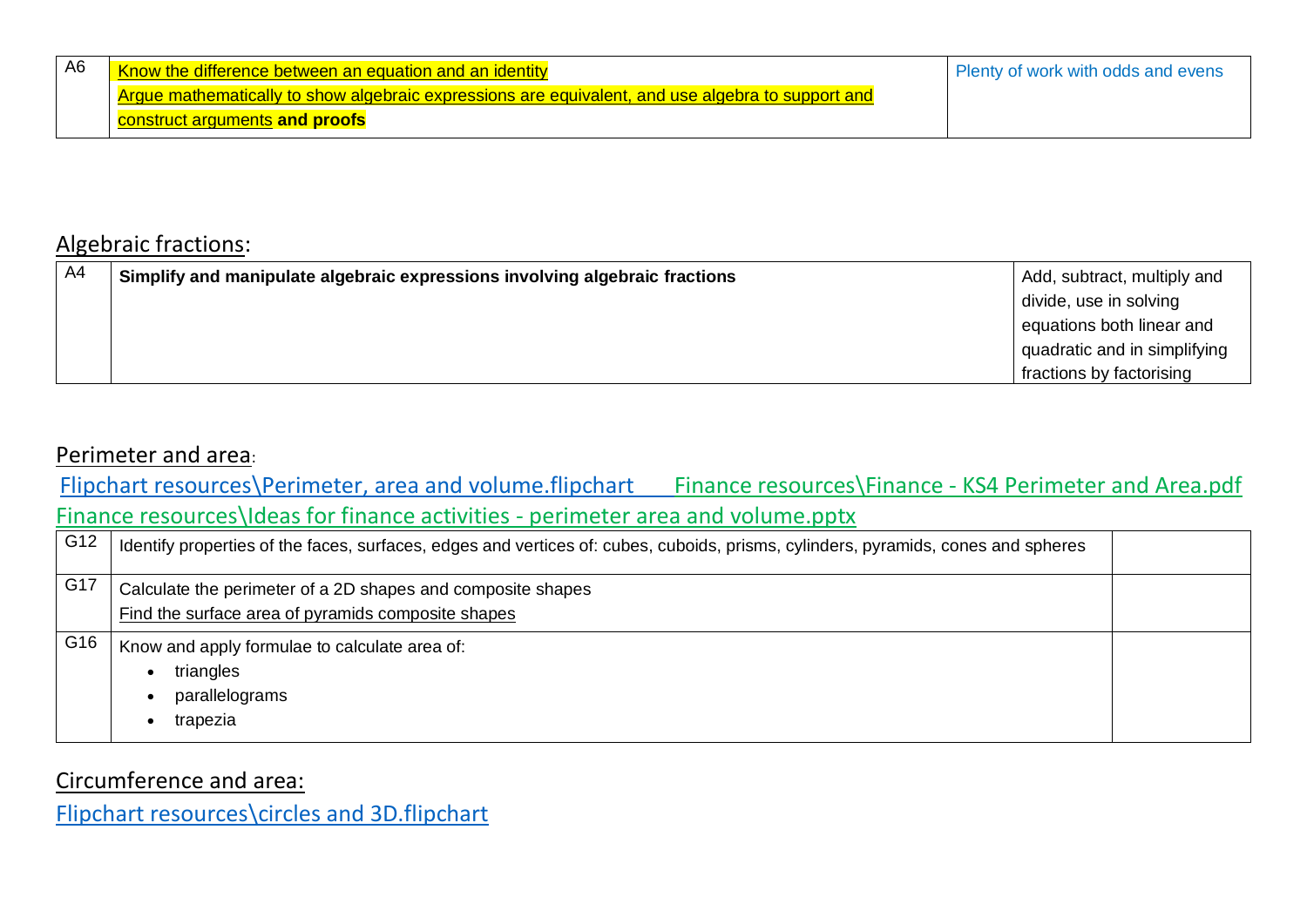| G <sub>9</sub> | Identify and apply circle definitions and properties, including: centre, radius, chord, diameter,<br>circumference, tangent, arc, sector and segment                                                                                                                                                             |                                                                                                                                                                                  |
|----------------|------------------------------------------------------------------------------------------------------------------------------------------------------------------------------------------------------------------------------------------------------------------------------------------------------------------|----------------------------------------------------------------------------------------------------------------------------------------------------------------------------------|
| G17            | Know and use the formulae:<br>Circumference of a circle = $2\pi r = \pi d$<br>Area of a circle $=$ $\pi r^2$<br>Calculate the perimeters of 2D shapes including circles and composite shapes<br>Calculate areas of circles and composite shapes<br>Calculate surface area of spheres, cones and composite solids | solutions in terms of $\pi$ may be asked for<br>May be worth teaching density here if time<br>although appears later on in the SOW and could<br>use that as a revision of volume |
| G18            | Calculate arc lengths, angles and areas of sectors of circles                                                                                                                                                                                                                                                    |                                                                                                                                                                                  |

### Volume: a great time to practice changing the subject in context

### [Flipchart resources\circles and 3D.flipchart](file://///jupiter/public/Maths/Teacher/KS4%20SOW%20Years%209,%2010%20and%2011/KS4%203%20year/Flipchart%20resources/circles%20and%203D.flipchart)

#### [Flipchart resources\Perimeter, area and volume.flipchart](file://///jupiter/public/Maths/Teacher/KS4%20SOW%20Years%209,%2010%20and%2011/KS4%203%20year/Flipchart%20resources/Perimeter,%20area%20and%20volume.flipchart)

| R <sub>12</sub> | Compare lengths, areas and volumes using ratio notation                                                        | Similar shapes (plus area and volume) is not |
|-----------------|----------------------------------------------------------------------------------------------------------------|----------------------------------------------|
|                 | <b>Scale factors</b>                                                                                           | covered until Year 11                        |
|                 | Make links to similarity (will be covered in Year 11)                                                          |                                              |
| $\mid$ G16      | Know and apply the formulae to calculate the volume of cuboids and other right prisms<br>(including cylinders) |                                              |
| G17             | Calculate the volume of spheres, pyramids, cones and composite solids                                          | including frustums                           |
| N8              | Calculate exactly with multiples of $\pi$                                                                      |                                              |

#### Review and assess terms 3 and 4 – possible Year 10 exams around this time.

### Basic probability:

[Flipchart resources\probability.flipchart](file://///jupiter/public/Maths/Teacher/KS4%20SOW%20Years%209,%2010%20and%2011/KS4%203%20year/Flipchart%20resources/probability.flipchart)

| P <sub>1</sub> | ., describe and analyse the frequency of outcomes of probability experiments using tables and frequency $\,$<br>Record. | l probabilities should be written as |
|----------------|-------------------------------------------------------------------------------------------------------------------------|--------------------------------------|
|                | trees.                                                                                                                  | fractions, decimals or percentages   |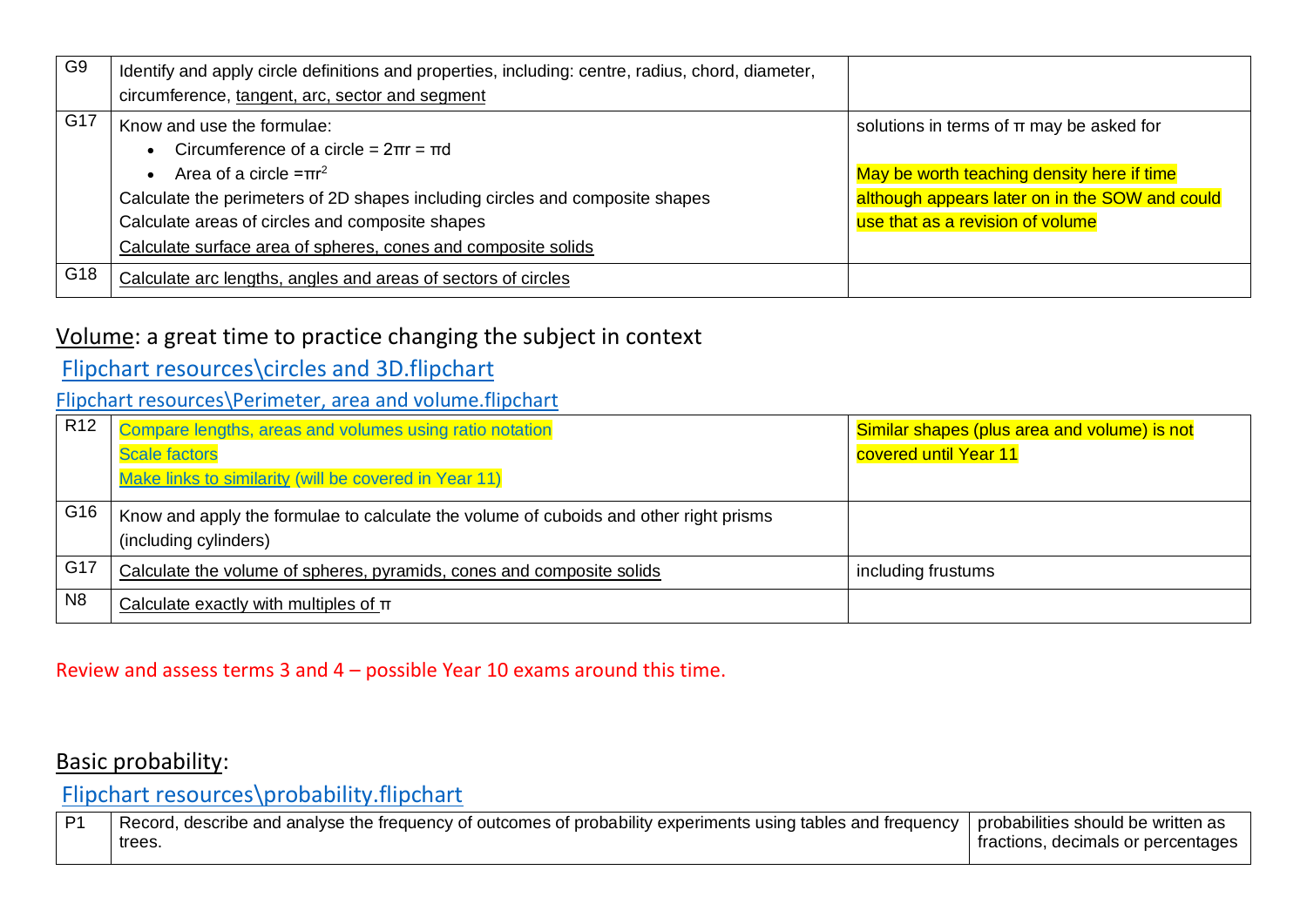| P <sub>4</sub> | Apply the property that the probabilities of an exhaustive set of outcomes sum to one<br>Apply the property that the probabilities of an exhaustive set of mutually exclusive events sum to one |  |
|----------------|-------------------------------------------------------------------------------------------------------------------------------------------------------------------------------------------------|--|
| P7             | Construct theoretical possibility spaces for single and combined experiments with equally likely outcomes and<br>use these to calculate theoretical probabilities                               |  |

### Probability and Sets:

Include in this section the product rule for counting eg, number of ways

## Sets includes intersection, union and complement

[Flipchart resources\probability.flipchart](file://///jupiter/public/Maths/Teacher/KS4%20SOW%20Years%209,%2010%20and%2011/KS4%203%20year/Flipchart%20resources/probability.flipchart)

[Flipchart resources\Product rule counting.flipchart](file://///jupiter/public/Maths/Teacher/KS4%20SOW%20Years%209,%2010%20and%2011/KS4%203%20year/Flipchart%20resources/Product%20rule%20counting.flipchart)

| P <sub>2</sub> | Apply ideas of randomness, fairness and equally likely events to calculate expected outcomes or multiple future<br>experiments                                          |  |                                                                    |
|----------------|-------------------------------------------------------------------------------------------------------------------------------------------------------------------------|--|--------------------------------------------------------------------|
| P <sub>3</sub> | Relate relative expected frequencies to theoretical probability, using appropriate language and the $0 - 1$<br>probability scale                                        |  |                                                                    |
| P <sub>5</sub> | Understand that empirical unbiased samples tend towards theoretical probability distributions with increasing<br>sample size                                            |  |                                                                    |
| P <sub>6</sub> | Enumerate sets and combinations of sets systematically using tables, grids, Venn diagrams and tree diagrams                                                             |  |                                                                    |
| P <sub>8</sub> | Calculate the probability of independent and dependent combined events, including using tree diagrams and<br>other representations, and know the underlying assumptions |  | know when to add and when to<br>multiply two or more probabilities |
| P <sub>9</sub> | Calculate and interpret conditional probabilities through representation using expected frequencies                                                                     |  |                                                                    |
|                | with two-way tables, tree diagrams and Venn diagrams                                                                                                                    |  |                                                                    |
| N <sub>5</sub> | Apply systematic listing strategies and the use of the product rule for counting                                                                                        |  | including using lists, tables and diagrams                         |

## Transformations: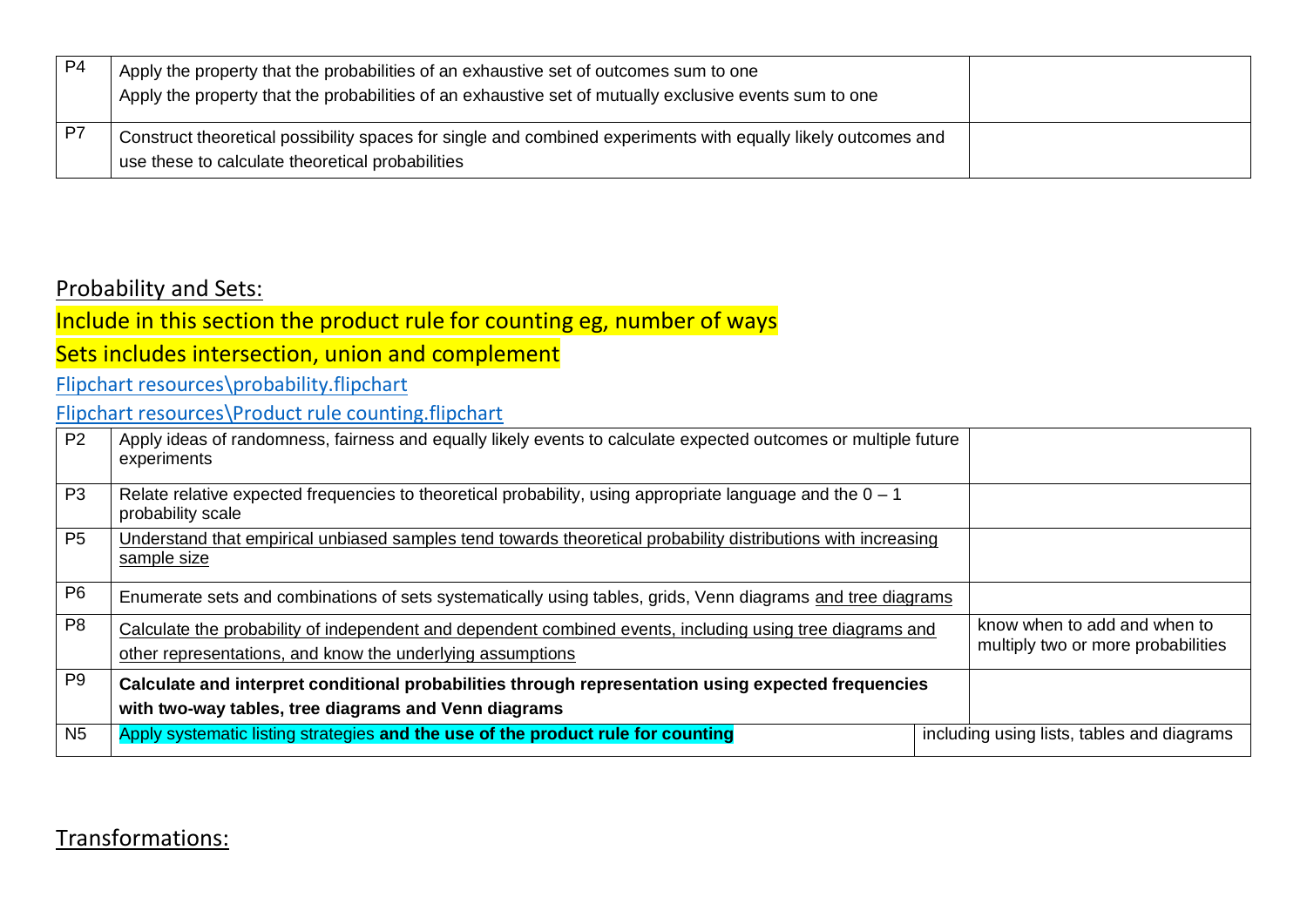### [Flipchart resources\combinations of transformations.flipchart](file://///jupiter/public/Maths/Teacher/KS4%20SOW%20Years%209,%2010%20and%2011/KS4%203%20year/Flipchart%20resources/combinations%20of%20transformations.flipchart)

| G7             | Identify, describe and construct congruent and similar shapes, including on co-ordinate axes, by considering<br>rotation, reflection, translation and enlargement (including fractional and negative scale factors) |                                                            |
|----------------|---------------------------------------------------------------------------------------------------------------------------------------------------------------------------------------------------------------------|------------------------------------------------------------|
| G24            | Describe translations as 2D vectors                                                                                                                                                                                 |                                                            |
| G <sub>8</sub> | Describe the changes and invariance achieved by combinations of rotations, reflections and<br>translations                                                                                                          | including using column vector<br>notation for translations |

## Scatter graphs **Flipchart resources\Data (basic)** scatters and F polys.flipchart

| S <sub>6</sub> | Use and interpret scatter graphs of bivariate data<br>Recognise correlation and know that it does not indicate causation<br>Draw estimated lines of best fit<br>Make predictions<br>Interpolate and extrapolate apparent trends whilst knowing the dangers of doing so | know and understand the terms positive correlation, negative<br>correlation, no correlation, weak correlation and strong<br>correlation |
|----------------|------------------------------------------------------------------------------------------------------------------------------------------------------------------------------------------------------------------------------------------------------------------------|-----------------------------------------------------------------------------------------------------------------------------------------|
|----------------|------------------------------------------------------------------------------------------------------------------------------------------------------------------------------------------------------------------------------------------------------------------------|-----------------------------------------------------------------------------------------------------------------------------------------|

### Statistics: Everything there is to do with data and GCSE in this section.

Start with Averages and spread (S4) including from frequency tables (inc. grouped) and in problem solving where you

#### are given the mean

[Flipchart resources\Averages.flipchart](file://///jupiter/public/Maths/Teacher/KS4%20SOW%20Years%209,%2010%20and%2011/KS4%203%20year/Flipchart%20resources/Averages.flipchart)

[Flipchart resources\Two way tables and frequency trees.flipchart](file://///jupiter/public/Maths/Teacher/KS4%20SOW%20Years%209,%2010%20and%2011/KS4%203%20year/Flipchart%20resources/Two%20way%20tables%20and%20frequency%20trees.flipchart)

[Flipchart resources\pie charts.flipchart](file://///jupiter/public/Maths/Teacher/KS4%20SOW%20Years%209,%2010%20and%2011/KS4%203%20year/Flipchart%20resources/pie%20charts.flipchart)

[Flipchart resources\Stem, boxplot, c.f..flipchart](file://///jupiter/public/Maths/Teacher/KS4%20SOW%20Years%209,%2010%20and%2011/KS4%203%20year/Flipchart%20resources/Stem,%20boxplot,%20c.f..flipchart)

[Flipchart resources\Data \(basic\) scatters and F polys.flipchart](file://///jupiter/public/Maths/Teacher/KS4%20SOW%20Years%209,%2010%20and%2011/KS4%203%20year/Flipchart%20resources/Data%20(basic)%20scatters%20and%20F%20polys.flipchart)

[Flipchart resources\histograms.flipchart](file://///jupiter/public/Maths/Teacher/KS4%20SOW%20Years%209,%2010%20and%2011/KS4%203%20year/Flipchart%20resources/histograms.flipchart)

[Flipchart resources\Stem, boxplot, c.f..flipchart](file://///jupiter/public/Maths/Teacher/KS4%20SOW%20Years%209,%2010%20and%2011/KS4%203%20year/Flipchart%20resources/Stem,%20boxplot,%20c.f..flipchart)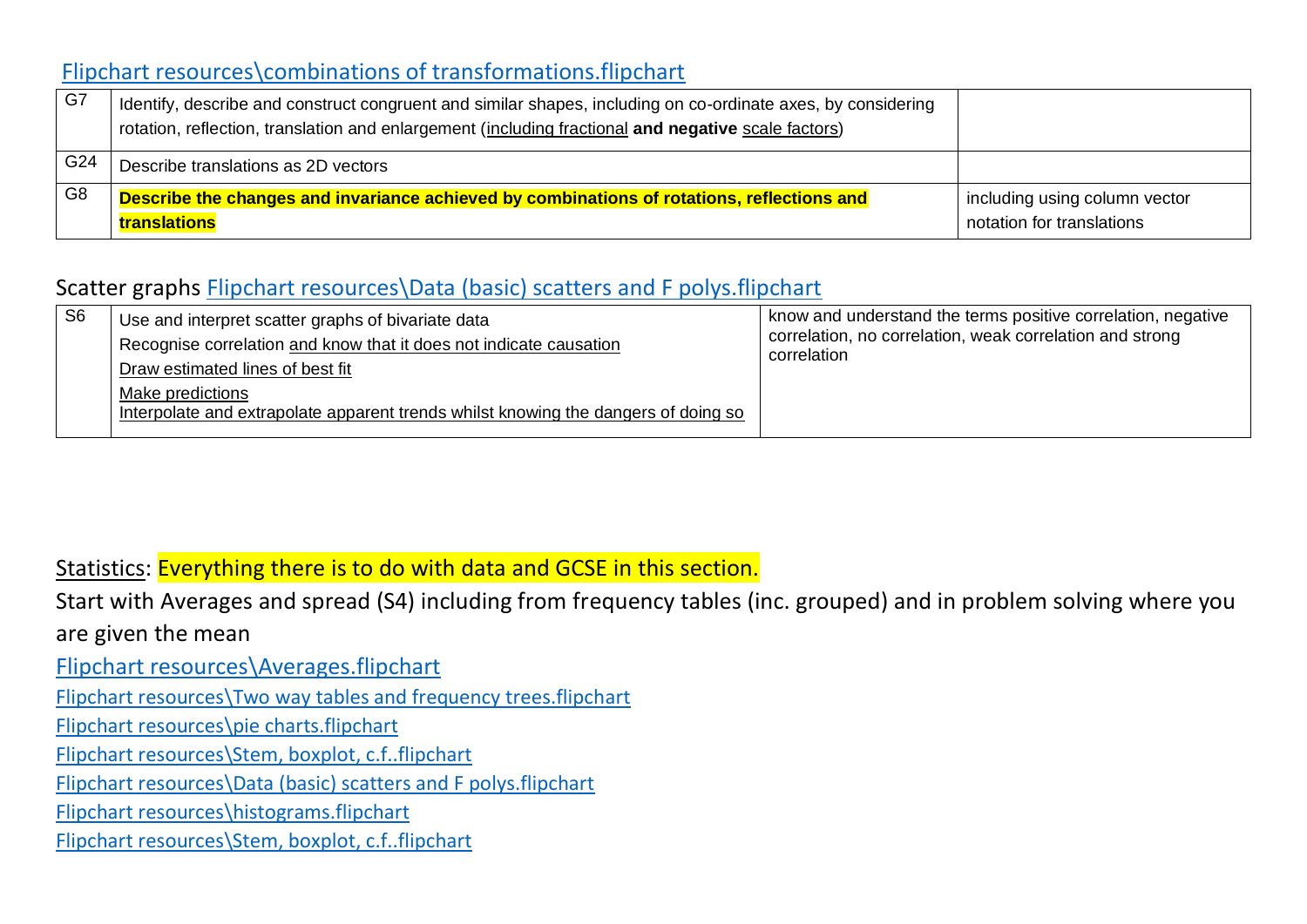### [Flipchart resources\Two way tables and frequency trees.flipchart](file://///jupiter/public/Maths/Teacher/KS4%20SOW%20Years%209,%2010%20and%2011/KS4%203%20year/Flipchart%20resources/Two%20way%20tables%20and%20frequency%20trees.flipchart) [Finance resources\Ideas for finance activities -](file://///jupiter/public/Maths/Teacher/KS4%20SOW%20Years%209,%2010%20and%2011/KS4%203%20year/Finance%20resources/Ideas%20for%20finance%20activities%20-%20Finding%20&%20comparing%20data.pptx) Finding & comparing data.pptx [Finance resources\Finance -](file://///jupiter/public/Maths/Teacher/KS4%20SOW%20Years%209,%2010%20and%2011/KS4%203%20year/Finance%20resources/Finance%20-%20Statistics.pdf) Statistics.pdf [Finance resources\Ideas for finance activities -](file://///jupiter/public/Maths/Teacher/KS4%20SOW%20Years%209,%2010%20and%2011/KS4%203%20year/Finance%20resources/Ideas%20for%20finance%20activities%20-%20Finding%20&%20comparing%20data.pptx) Finding & comparing data.pptx

S2 • Interpret and construct tables, charts and diagrams including, for categorical data: • frequency tables • bar charts • pie charts **Stem and leaf diagrams Two way tables** • pictograms • vertical line charts for ungrouped discrete numerical data • tables and line graphs for time series data know their appropriate use including choosing suitable statistical diagrams yellow highlighted possibly the only ones needed for higher tier S4 | Interpret, analyse and compare distributions of data sets from univariate empirical distributions through: • appropriate graphical representation involving discrete, continuous and grouped data, **including boxplots** • appropriate measures of central tendency (median, mean, mode and modal class) and spread (range, including consideration of outliers) **quartiles and inter-quartile range** know and understand the terms primary data, secondary data, discrete data and continuous data S3 • **Construct and interpret diagrams for grouped discrete data and continuous data, i.e. histograms with equal and unequal class intervals and cumulative frequency graphs, and know their appropriate use** S5 **• Apply statistics to describe a population** S1 **•** Infer properties of populations or distributions from a sample, whilst knowing the limitations of sampling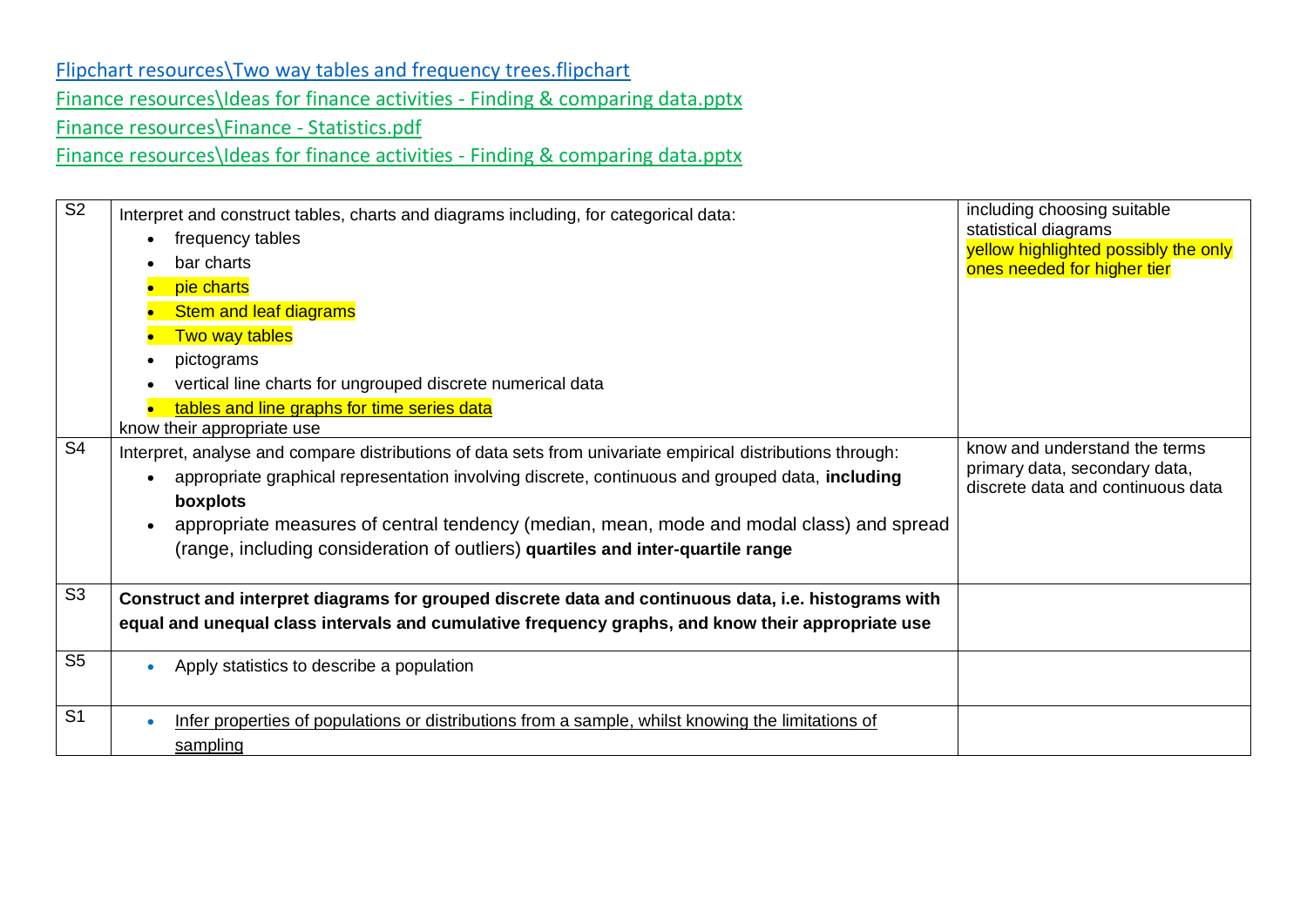| S <sub>3</sub> | Construct and interpret diagrams for grouped discrete data and continuous data, i.e. histograms with equal and<br>unequal class intervals and cumulative frequency graphs, and know their appropriate use |  |
|----------------|-----------------------------------------------------------------------------------------------------------------------------------------------------------------------------------------------------------|--|
| S <sub>6</sub> | Draw estimated lines of best fit                                                                                                                                                                          |  |
|                | Make predictions                                                                                                                                                                                          |  |
|                | Interpolate and extrapolate apparent trends whilst knowing the dangers of doing so                                                                                                                        |  |
|                |                                                                                                                                                                                                           |  |

## Pythagoras theorem and basic trigonometry:

[Flipchart resources\Pythagoras.flipchart](file://///jupiter/public/Maths/Teacher/KS4%20SOW%20Years%209,%2010%20and%2011/KS4%203%20year/Flipchart%20resources/Pythagoras.flipchart)

[Flipchart resources\Trigonometry.flipchart](file://///jupiter/public/Maths/Teacher/KS4%20SOW%20Years%209,%2010%20and%2011/KS4%203%20year/Flipchart%20resources/Trigonometry.flipchart)

| G20             | Know the formula for Pythagoras' Theorem $a2+b2=cz$ a2+b2=c2                                                                            |  |
|-----------------|-----------------------------------------------------------------------------------------------------------------------------------------|--|
|                 | Apply it to find angles and lengths in right angled triangles and, where possible, general triangles in two and three dimensional       |  |
|                 | <u>figures</u>                                                                                                                          |  |
|                 | Know and use the trigonometric ratios                                                                                                   |  |
|                 | $\sin \theta = \frac{opposite}{hypotenuse}$ , $\cos \theta = \frac{adjacent}{hypotenuse}$ and $\tan \theta = \frac{opposite}{adjacent}$ |  |
|                 |                                                                                                                                         |  |
| G21             | Know the exact values of                                                                                                                |  |
|                 | $\sin \theta$ and $\cos \theta = 0^\circ$ , 30° 45°, 60° and 90°                                                                        |  |
|                 | Know the exact value of<br>$\tan \theta$ for $\theta = 0^\circ$ , 30°, 45° and 60°                                                      |  |
| G <sub>6</sub>  | Apply angle facts, triangle congruence, similarity and properties of quadrilaterals to conjecture and derive results about angles and   |  |
|                 | sides including Pythagoras' Theorem and use known results to obtain simple proofs                                                       |  |
| R <sub>12</sub> | Compare lengths using ratio notation; make links to trigonometric ratios                                                                |  |

## Constructions and loci:

[Flipchart resources\constructions and loci.flipchart](file://///jupiter/public/Maths/Teacher/KS4%20SOW%20Years%209,%2010%20and%2011/KS4%203%20year/Flipchart%20resources/constructions%20and%20loci.flipchart)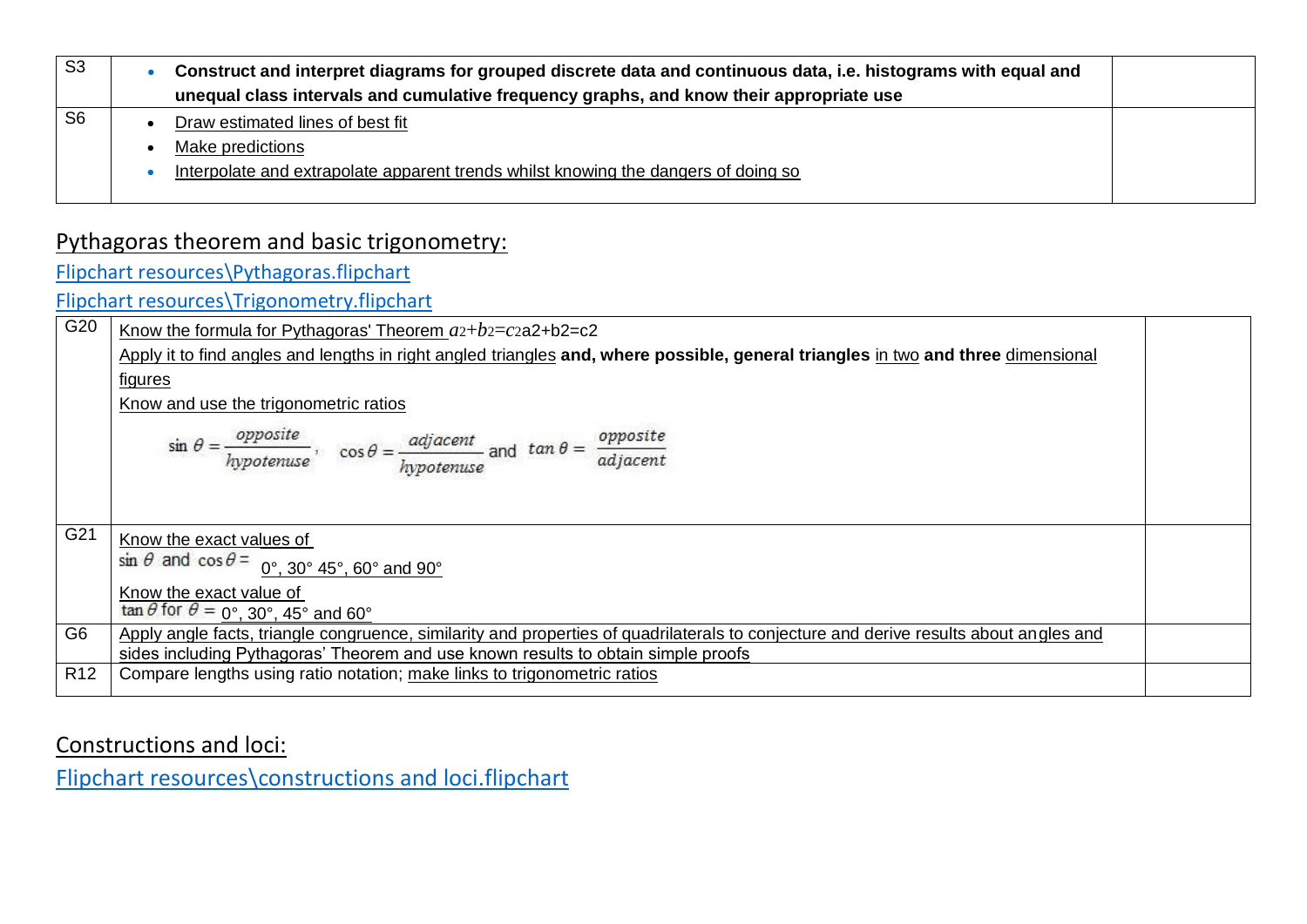| Use the standard ruler and compass constructions:                                                | including constructing an angle of 60° |
|--------------------------------------------------------------------------------------------------|----------------------------------------|
| perpendicular bisector of a line segment                                                         |                                        |
| constructing a perpendicular to a given line from / at a given point                             |                                        |
| bisecting a given angle                                                                          |                                        |
| Know that the perpendicular distance from a point to a line is the shortest distance to the line |                                        |
| Use these to construct given figures and solve loci problems                                     |                                        |
|                                                                                                  |                                        |

### 2D representations of 3D shapes:

[Flipchart resources\Plans and Elevations.flipchart](file://///jupiter/public/Maths/Teacher/KS4%20SOW%20Years%209,%2010%20and%2011/KS4%203%20year/Flipchart%20resources/Plans%20and%20Elevations.flipchart)

| $\sim$ 10<br><b>VIV</b> | of 3D<br>ำonstruct and interpre∟<br>shapes<br>; and elevations of<br>ำเวทง<br>വദ്ധ<br>ັບ<br>. . |  |
|-------------------------|-------------------------------------------------------------------------------------------------|--|
|                         |                                                                                                 |  |

## End of Year 10 learning

### Year 11:

| September                                                                         |              |                 |                                            | October                                                        |              |                              |                                  | November     |                         |                                  |              | December                         |                                       |              |              |
|-----------------------------------------------------------------------------------|--------------|-----------------|--------------------------------------------|----------------------------------------------------------------|--------------|------------------------------|----------------------------------|--------------|-------------------------|----------------------------------|--------------|----------------------------------|---------------------------------------|--------------|--------------|
| Wk 1                                                                              | Wk 2         | Wk <sub>3</sub> | Wk 4                                       | Wk 5                                                           | Wk 6         |                              | Wk 7                             | Wk 8         | Wk 9                    | <b>Wk 10</b>                     | <b>Wk 11</b> | <b>Wk 12</b>                     | <b>Wk 13</b>                          | <b>Wk 14</b> | <b>Wk 15</b> |
| Solving quadratic equations and<br>simultaneous equations and review of<br>graphs |              | Inequalities    | Plotting/drawing<br>all types of<br>graphs | Pre-calculus, gradients<br>Sequences<br>and area under a curve |              | Holiday                      | Direct and inverse<br>proportion |              | iteration and functions |                                  |              | Mock examination and<br>revision |                                       |              |              |
| December                                                                          |              | January         |                                            |                                                                |              |                              |                                  | February     |                         |                                  |              | March                            |                                       |              |              |
| <b>Wk 16</b>                                                                      | <b>Wk 17</b> | <b>Wk 18</b>    | <b>Wk 19</b>                               | <b>Wk 20</b>                                                   | <b>Wk 21</b> |                              | <b>Wk 22</b>                     | <b>Wk 23</b> | <b>Wk 24</b>            | <b>Wk 25</b>                     | <b>Wk 26</b> | <b>Wk 27</b>                     | <b>Wk 28</b>                          | <b>Wk 29</b> | <b>Wk 30</b> |
| Holiday                                                                           |              |                 | Sine and cosine rules                      | <b>Vectors</b>                                                 |              | Congruence and<br>similarity |                                  | Holiday      | Sketching<br>graphs     | <b>Transforming</b><br>functions |              |                                  | <b>Revision and June Examinations</b> |              |              |

## Further quadratics: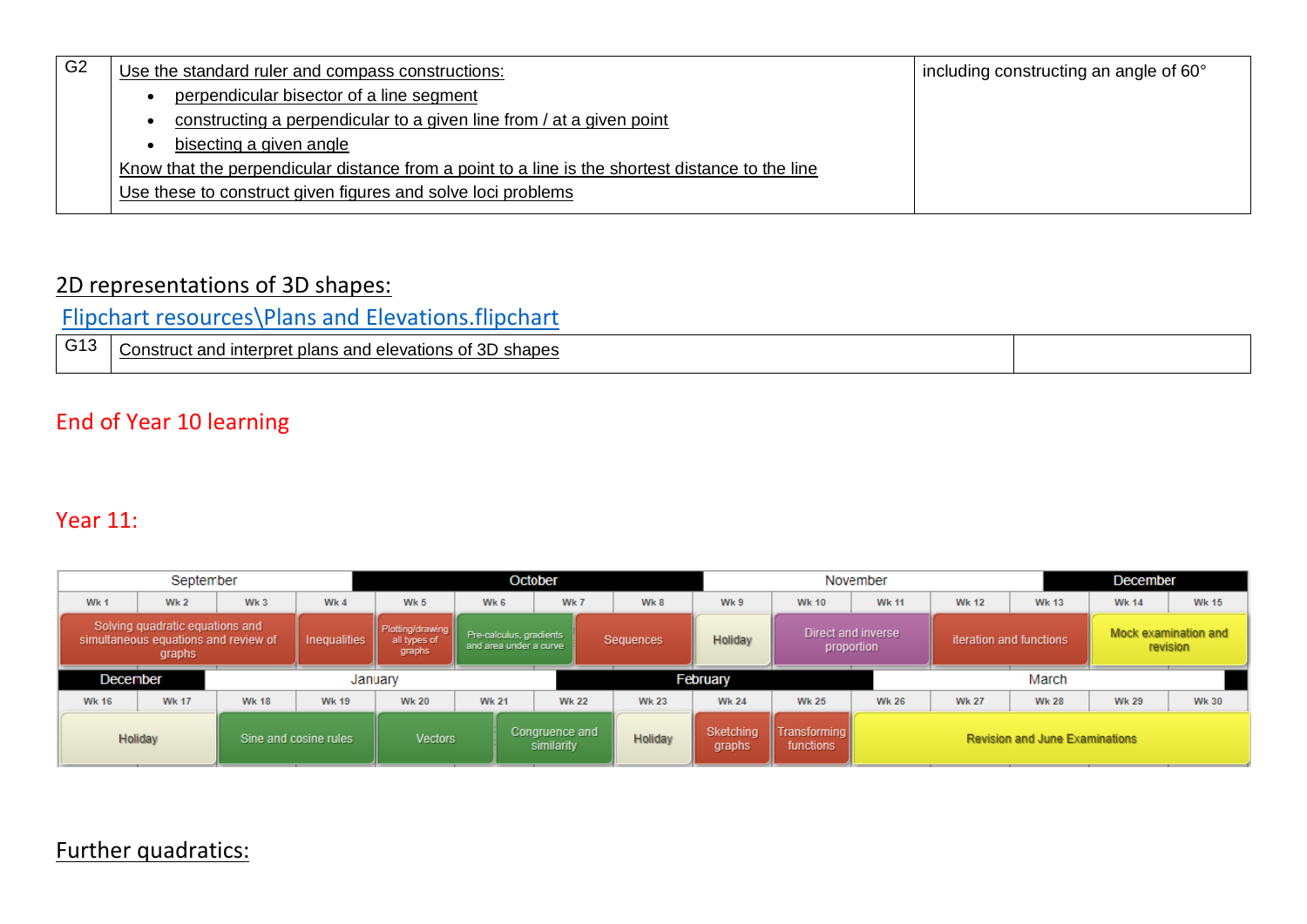# The main part of this is all about solving quadratics, by factorising (a reminder) and in using the formula. This includes solving both linear simultaneous equations and linear/quadratic simultaneous equations.

## **[Flipchart resources\Quadratics \(higher\).flipchart](file://///jupiter/public/Maths/Teacher/KS4%20SOW%20Years%209,%2010%20and%2011/KS4%203%20year/Flipchart%20resources/Quadratics%20(higher).flipchart)**

### **[Flipchart resources\Inequality overlearning and regions.flipchart](file://///jupiter/public/Maths/Teacher/KS4%20SOW%20Years%209,%2010%20and%2011/KS4%203%20year/Flipchart%20resources/Inequality%20overlearning%20and%20regions.flipchart)**

| A4  | Simplify and manipulate algebraic expressions (including those involving surds) by:                     | A lot of this section is a review of |
|-----|---------------------------------------------------------------------------------------------------------|--------------------------------------|
|     | expanding products of two or more binomials                                                             | learning completed in Year 10        |
|     | factorising quadratic expressions of the form $x^2 + bx + c$ including the difference of two squares    |                                      |
|     | $^{\prime}$ factorising quadratic expressions of the form $\frac{x^2 + bx + c}{x}$                      |                                      |
|     | simplifying expressions involving sums, products and powers, including the laws of indices              |                                      |
| A18 | Solve quadratic equations (including those that require rearrangement) algebraically by factorising, by |                                      |
|     | completing the square and by using the quadratic formula                                                |                                      |
|     | Find approximate solutions using a graph                                                                |                                      |

### Simultaneous equations:

### [Flipchart resources\simultaneous equations.flipchart](file://///jupiter/public/Maths/Teacher/KS4%20SOW%20Years%209,%2010%20and%2011/KS4%203%20year/Flipchart%20resources/simultaneous%20equations.flipchart)

| A19 | Solve two simultaneous equations in two variables (linear /<br>Inear or linear/quadratic)<br>algebraically |  |
|-----|------------------------------------------------------------------------------------------------------------|--|
|     | Find approximate solutions using $\epsilon$<br>⊦a graph                                                    |  |

#### Inequalities: Solving linear/quadratic inequalities and linear inequality regions graphically

[Flipchart resources\Inequalities.flipchart](file://///jupiter/public/Maths/Teacher/KS4%20SOW%20Years%209,%2010%20and%2011/KS4%203%20year/Flipchart%20resources/Inequalities.flipchart)

[Flipchart resources\Inequality overlearning and regions.flipchart](file://///jupiter/public/Maths/Teacher/KS4%20SOW%20Years%209,%2010%20and%2011/KS4%203%20year/Flipchart%20resources/Inequality%20overlearning%20and%20regions.flipchart)

| A22 | Solve linear inequalities in one or two variables and quadratic inequalities   Quadratic inequalities in Year 11 |                                                                           |
|-----|------------------------------------------------------------------------------------------------------------------|---------------------------------------------------------------------------|
|     | in one variable                                                                                                  | Know the conventions of an open circle on a number line for a strict      |
|     | Represent the solution set on a number line, using set notation and on a                                         | inequality and a closed circle for an included boundary                   |
|     | graph                                                                                                            | In graphical work the convention of a dashed line for strict inequalities |
|     |                                                                                                                  | and a solid line for an included inequality will be required              |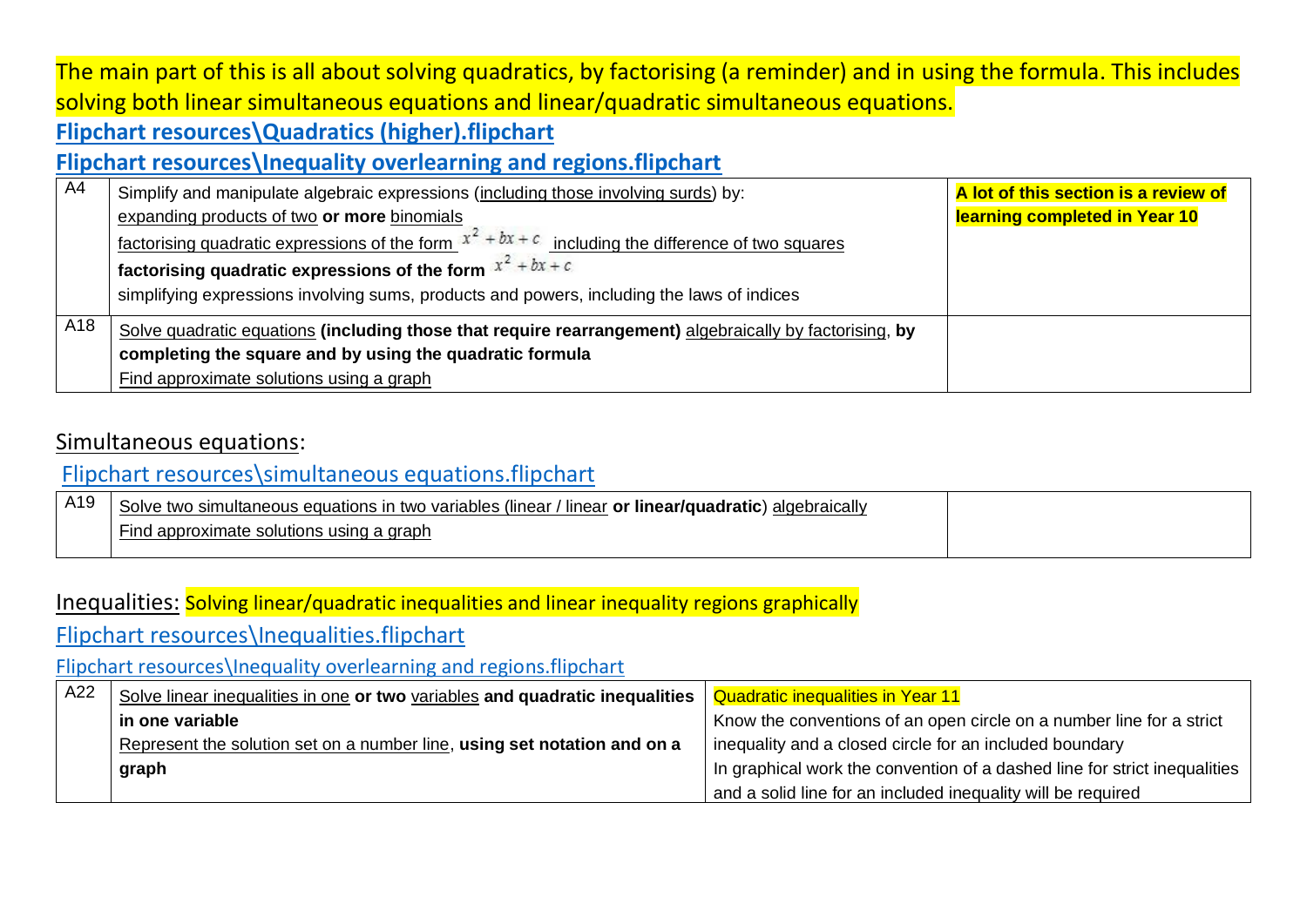| A22 | Solve linear inequalities in one or two variables and quadratic inequalities in one variable: represent<br>t the |  |
|-----|------------------------------------------------------------------------------------------------------------------|--|
|     | $\alpha$ set on a number line, using set notation and on a graph<br>solution                                     |  |

### Plotting/drawing other graphs: (see later in SoL for more flipchart resources with circle and trig graph learning)

[Flipchart resources\Drawing graphs.flipchart](file://///jupiter/public/Maths/Teacher/KS4%20SOW%20Years%209,%2010%20and%2011/KS4%203%20year/Flipchart%20resources/Drawing%20graphs.flipchart)

## Drawing lots of different types of graphs: quadratic, cubic, reciprocal, exponential, trig and circle

| A14             | Plot and interpret graphs (including reciprocal graphs and exponential graphs) and graphs of non-standard   including problems requiring a<br>functions in real contexts, to find approximate solutions to problems such as simple kinematic problems<br>I involving distance, speed and acceleration | graphical solution |
|-----------------|-------------------------------------------------------------------------------------------------------------------------------------------------------------------------------------------------------------------------------------------------------------------------------------------------------|--------------------|
| R <sub>14</sub> | Interpret the gradient of a straight-line graph as a rate of change                                                                                                                                                                                                                                   |                    |

#### Pre-Calculus: Gradients and rate of change:

#### [Flipchart resources\Pre calculus.flipchart](file://///jupiter/public/Maths/Teacher/KS4%20SOW%20Years%209,%2010%20and%2011/KS4%203%20year/Flipchart%20resources/Pre%20calculus.flipchart)

| R <sub>15</sub> | Interpret the gradient at a point on a curve as the instantaneous rate of change<br>Apply the concepts of average and instantaneous rates of change (gradients of chords and<br>tangents) in numerical, algebraic and graphical contexts |  |
|-----------------|------------------------------------------------------------------------------------------------------------------------------------------------------------------------------------------------------------------------------------------|--|
| R <sub>14</sub> | Interpret the gradient of a straight-line graph as a rate of change                                                                                                                                                                      |  |

#### Area under a curve:

### [Flipchart resources\Pre calculus.flipchart](file://///jupiter/public/Maths/Teacher/KS4%20SOW%20Years%209,%2010%20and%2011/KS4%203%20year/Flipchart%20resources/Pre%20calculus.flipchart)

| A15 | Calculate or estimate gradients of graphs and areas under graphs (including quadratic and other non-linear         |  |
|-----|--------------------------------------------------------------------------------------------------------------------|--|
|     | graphs)                                                                                                            |  |
|     | Interpret the results in cases such as distance-time graphs, velocity-time graphs and graphs in financial contexts |  |

Sequences: Main teaching is nth terms of linear and quadratic sequences with a little knowledge of geometric sequences and Fibonacci thrown in

[Flipchart resources\sequences \(higher\).flipchart](file://///jupiter/public/Maths/Teacher/KS4%20SOW%20Years%209,%2010%20and%2011/KS4%203%20year/Flipchart%20resources/sequences%20(higher).flipchart)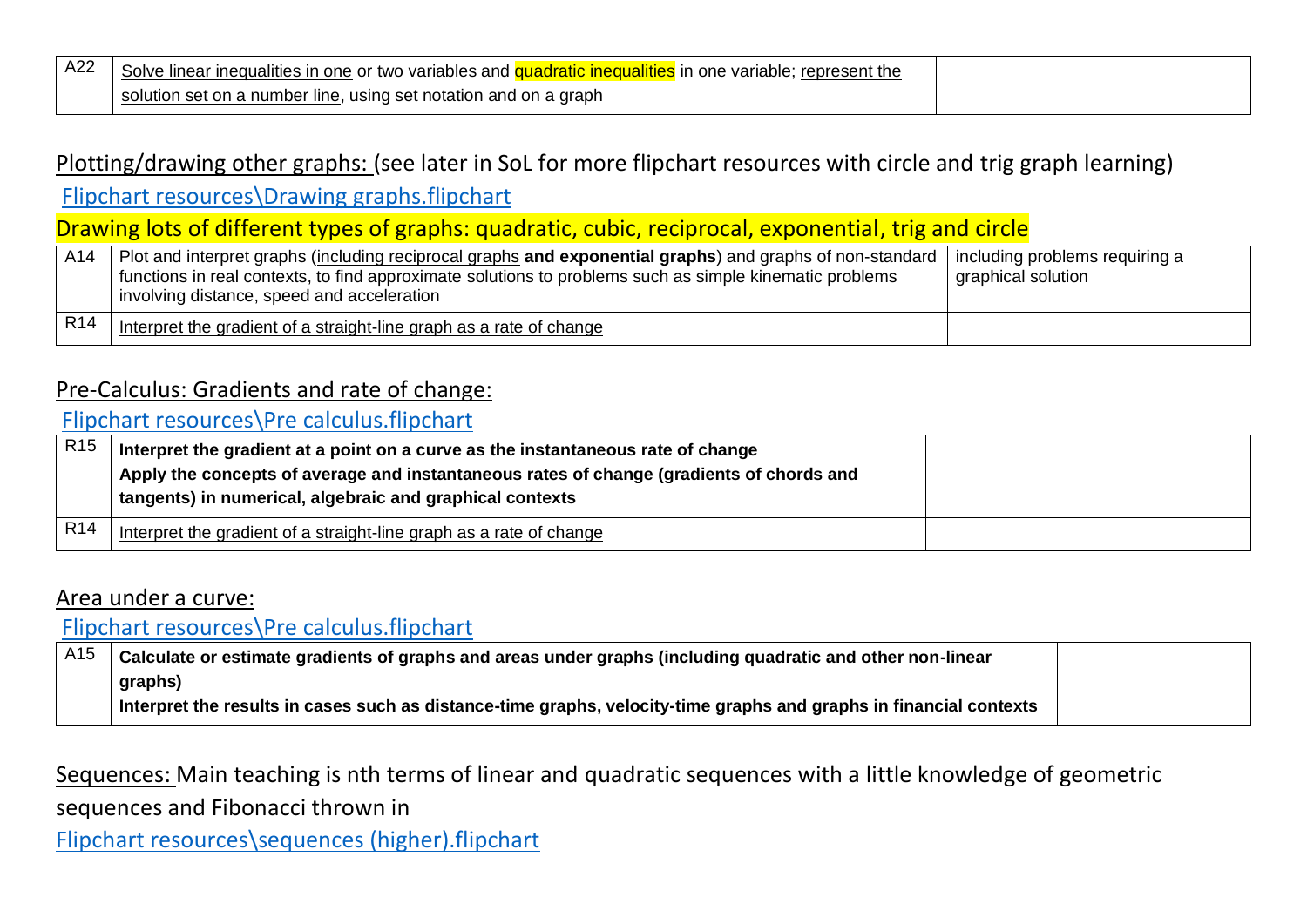| A23 | Generate terms of a sequence from either a term-to-term or a position-to-term rule                                                                                                                                                                                               | including from patterns and diagrams                         |
|-----|----------------------------------------------------------------------------------------------------------------------------------------------------------------------------------------------------------------------------------------------------------------------------------|--------------------------------------------------------------|
| A24 | Recognise and use:<br>sequences of triangular, square and cube numbers<br>simple arithmetic progression<br>Fibonacci type sequences<br>quadratic sequences<br>and simple geometric progressions ( $r^n$ where n is an integer and r is a rational number > 0)<br>other sequences | other recursive sequences will be<br>defined in the question |
| A25 | Deduce expressions to calculate the nth term of linear and quadratic sequences                                                                                                                                                                                                   |                                                              |

### Direct and inverse proportion:

# [Flipchart resources\Proportionality.flipchart](file://///jupiter/public/Maths/Teacher/KS4%20SOW%20Years%209,%2010%20and%2011/KS4%203%20year/Flipchart%20resources/Proportionality.flipchart)

| <b>R10</b>      | Solve problems involving direct and inverse proportion, including graphical and algebraic representations              |  |
|-----------------|------------------------------------------------------------------------------------------------------------------------|--|
| R13             | <u>Understand that x is inversely proportional to y is equivalent to x is proportional to <math>\frac{1}{x}</math></u> |  |
|                 | <b>Construct and interpret equations that describe direct and inverse proportion</b>                                   |  |
| R <sub>14</sub> | Recognise and interpret graphs that illustrate direct and inverse proportion                                           |  |

## Functions: composite and inverse

## [Flipchart resources\functions.flipchart](file://///jupiter/public/Maths/Teacher/KS4%20SOW%20Years%209,%2010%20and%2011/KS4%203%20year/Flipchart%20resources/functions.flipchart)

| . A7 | Where appropriate, interpret simple expressions as functions with inputs and outputs | I understand and use function                    |
|------|--------------------------------------------------------------------------------------|--------------------------------------------------|
|      | I Interpret the reverse process as the 'inverse function'                            | notation: $f(x)f(x)$ , $fg(x)fg(x)$ , $f-1(x)f-$ |
|      | Interpret the succession of two functions as a 'composite function'                  | $\vert$ 1(x) is expected at higher tier          |
|      |                                                                                      |                                                  |

Numerical methods: Iteration

[Flipchart resources\Iteration.flipchart](file://///jupiter/public/Maths/Teacher/KS4%20SOW%20Years%209,%2010%20and%2011/KS4%203%20year/Flipchart%20resources/Iteration.flipchart)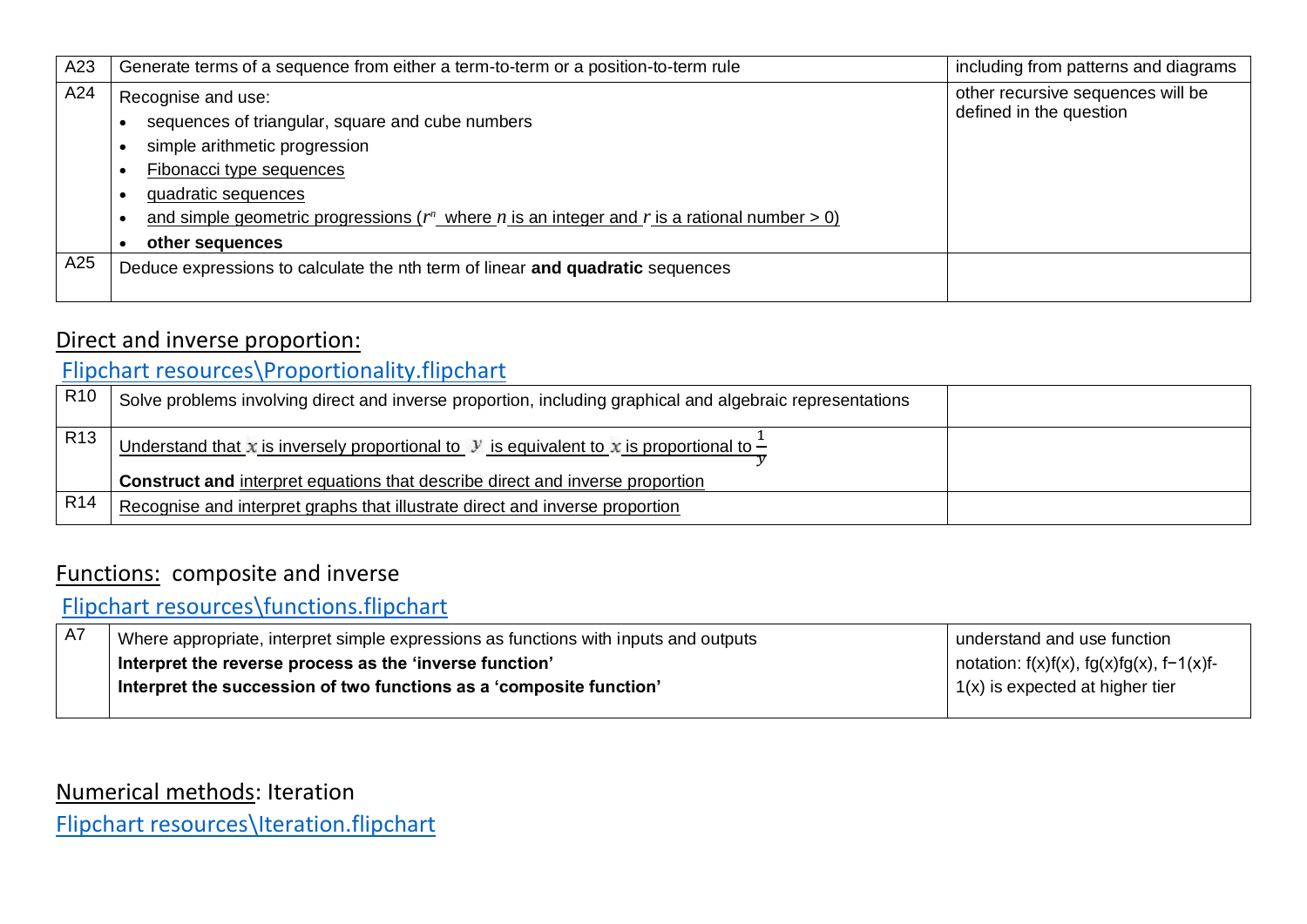| A20 | , to equations numerically<br>usınc<br>∟iteratior<br>solutions<br>∙ına<br>approximate | ve tormulae<br>∍of suffix<br>: notation<br>use<br><b>INC</b><br>udina<br>recursiv<br>the |
|-----|---------------------------------------------------------------------------------------|------------------------------------------------------------------------------------------|
|     |                                                                                       |                                                                                          |

### Sine and cosine rules:

## [Flipchart resources\sine cosine rules.flipchart](file://///jupiter/public/Maths/Teacher/KS4%20SOW%20Years%209,%2010%20and%2011/KS4%203%20year/Flipchart%20resources/sine%20cosine%20rules.flipchart)

| G22 |                                                                                   |  |
|-----|-----------------------------------------------------------------------------------|--|
|     | Know and apply the Sine rule $\sin A$ sin $B$ sin $C$                             |  |
|     | and Cosine rule $a^2 = b^2 + c^2 - 2bc \cos A$ to find unknown lengths and angles |  |
| G23 | $= -ab \sin C$                                                                    |  |
|     | Know and apply<br>to calculate the area, sides or angles of any triangle          |  |

### Vectors:

## [Flipchart resources\Vectors.flipchart](file://///jupiter/public/Maths/Teacher/KS4%20SOW%20Years%209,%2010%20and%2011/KS4%203%20year/Flipchart%20resources/Vectors.flipchart)

| $\sqrt{G25}$ | Apply addition and subtraction of vectors, multiplication of vectors by a scalar, and diagrammatic and column |  |
|--------------|---------------------------------------------------------------------------------------------------------------|--|
|              | representation of vectors                                                                                     |  |
|              | Use vectors to construct geometric arguments and proofs                                                       |  |

### Congruence and similarity:

[Flipchart resources\congruency.flipchart](file://///jupiter/public/Maths/Teacher/KS4%20SOW%20Years%209,%2010%20and%2011/KS4%203%20year/Flipchart%20resources/congruency.flipchart)

[Flipchart resources\similarity \(higher\).flipchart](file://///jupiter/public/Maths/Teacher/KS4%20SOW%20Years%209,%2010%20and%2011/KS4%203%20year/Flipchart%20resources/similarity%20(higher).flipchart)

| G <sub>5</sub>  | Use the basic congruence criteria for triangles (SSS, SAS, ASA, RHS)                                                                                                                                                                                          |                                       |
|-----------------|---------------------------------------------------------------------------------------------------------------------------------------------------------------------------------------------------------------------------------------------------------------|---------------------------------------|
| G <sub>6</sub>  | Apply angle facts, triangle congruence, similarity and properties of quadrilaterals to conjecture and derive results<br>about angles and sides including the base angles of an isosceles triangle are equal, and use known results to obtain<br>simple proofs |                                       |
| G <sub>19</sub> | Apply and use the concepts of congruence and similarity, including the relationships between lengths, areas and<br>volumes in similar figures                                                                                                                 | Similar lengths, areas and<br>volumes |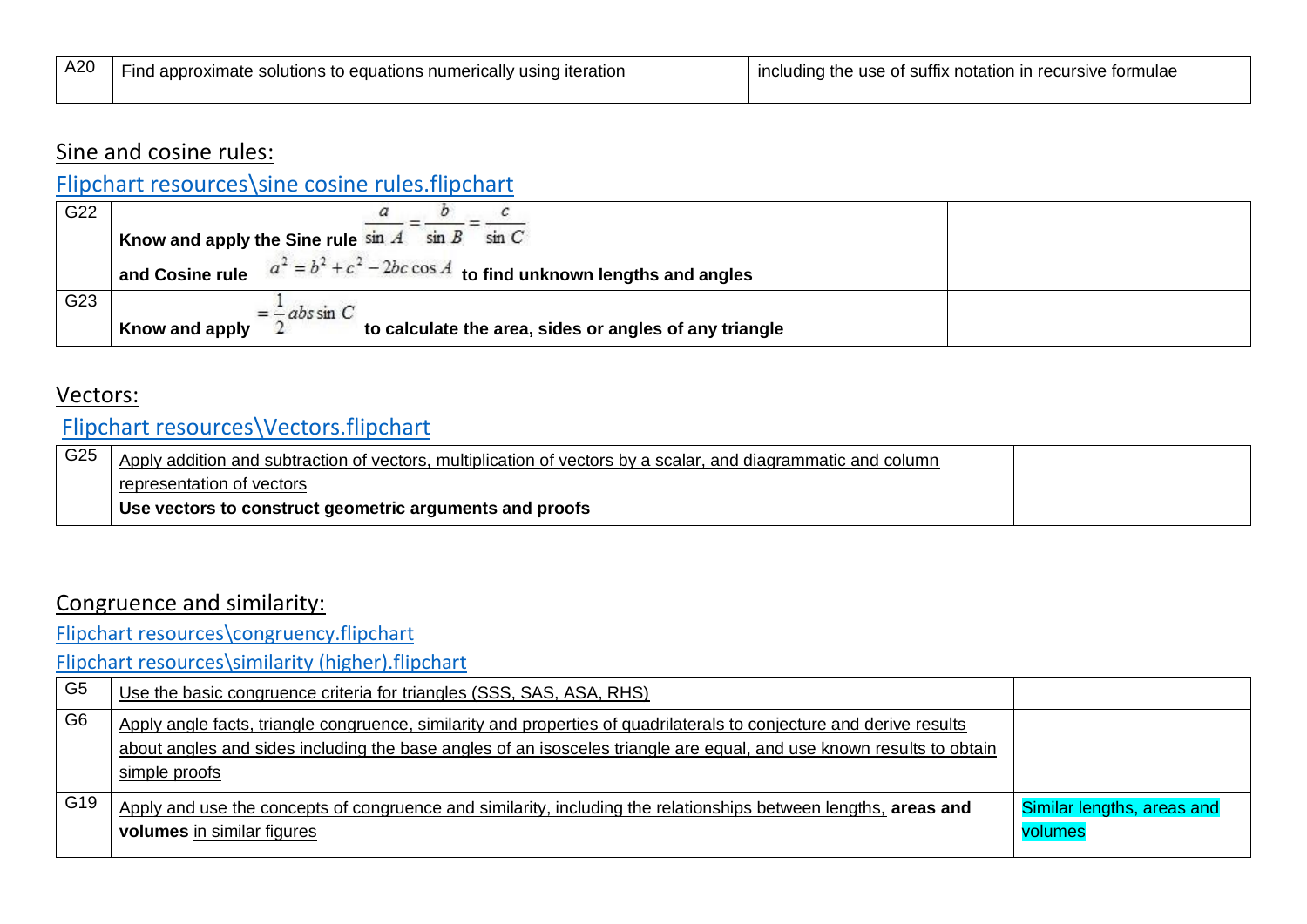### Sketching graphs:

# [Flipchart resources\Further graphs and transformations.flipchart](file://///jupiter/public/Maths/Teacher/KS4%20SOW%20Years%209,%2010%20and%2011/KS4%203%20year/Flipchart%20resources/Further%20graphs%20and%20transformations.flipchart)

| A <sub>12</sub> | Recognise, sketch and interpret graphs of linear functions, quadratic functions, simple cubic<br>functions and the reciprocal function | including using the symmetry of functions |
|-----------------|----------------------------------------------------------------------------------------------------------------------------------------|-------------------------------------------|
|                 | $v = -$<br>with $x \neq 0$                                                                                                             |                                           |

## Trigonometric graphs/Transforming functions:

# [Flipchart resources\Further graphs and transformations.flipchart](file://///jupiter/public/Maths/Teacher/KS4%20SOW%20Years%209,%2010%20and%2011/KS4%203%20year/Flipchart%20resources/Further%20graphs%20and%20transformations.flipchart)

| A12 | Recognise, sketch and interpret the trigonometric functions (with arguments in<br>degrees) $y = \sin x, y = \cos x$ and $y = \tan x$ for angles of any size                                                               |                                                                |
|-----|---------------------------------------------------------------------------------------------------------------------------------------------------------------------------------------------------------------------------|----------------------------------------------------------------|
| A12 | Recognise, sketch and interpret graphs of linear functions, quadratic functions, simple cubic functions and the reciprocal<br>function $x = x$ with $x \ne 0$ , exponential functions $y = kx$ for positive values of $k$ | <b>A review of graph</b><br>work covered earlier in<br>the SOW |
| A13 | Sketch translations and reflections of a given function                                                                                                                                                                   |                                                                |

## Equation of a circle:

# [Flipchart resources\Gradients and equations \(higher2\).flipchart](file://///jupiter/public/Maths/Teacher/KS4%20SOW%20Years%209,%2010%20and%2011/KS4%203%20year/Flipchart%20resources/Gradients%20and%20equations%20(higher2).flipchart)

| A16 | Recognise and use the equation of a circle with centre at the origin<br>Find the equation of a tangent to a circle at a given point.                                           | <mark>A really good time to</mark><br>revise all straight line |
|-----|--------------------------------------------------------------------------------------------------------------------------------------------------------------------------------|----------------------------------------------------------------|
|     |                                                                                                                                                                                | coordinate geometry                                            |
| A9  | Use the form $y=mx+c$ to identify parallel lines and perpendicular lines<br>Find the equation of the line through two given points, or through one point with a given gradient | <b>This stuff</b>                                              |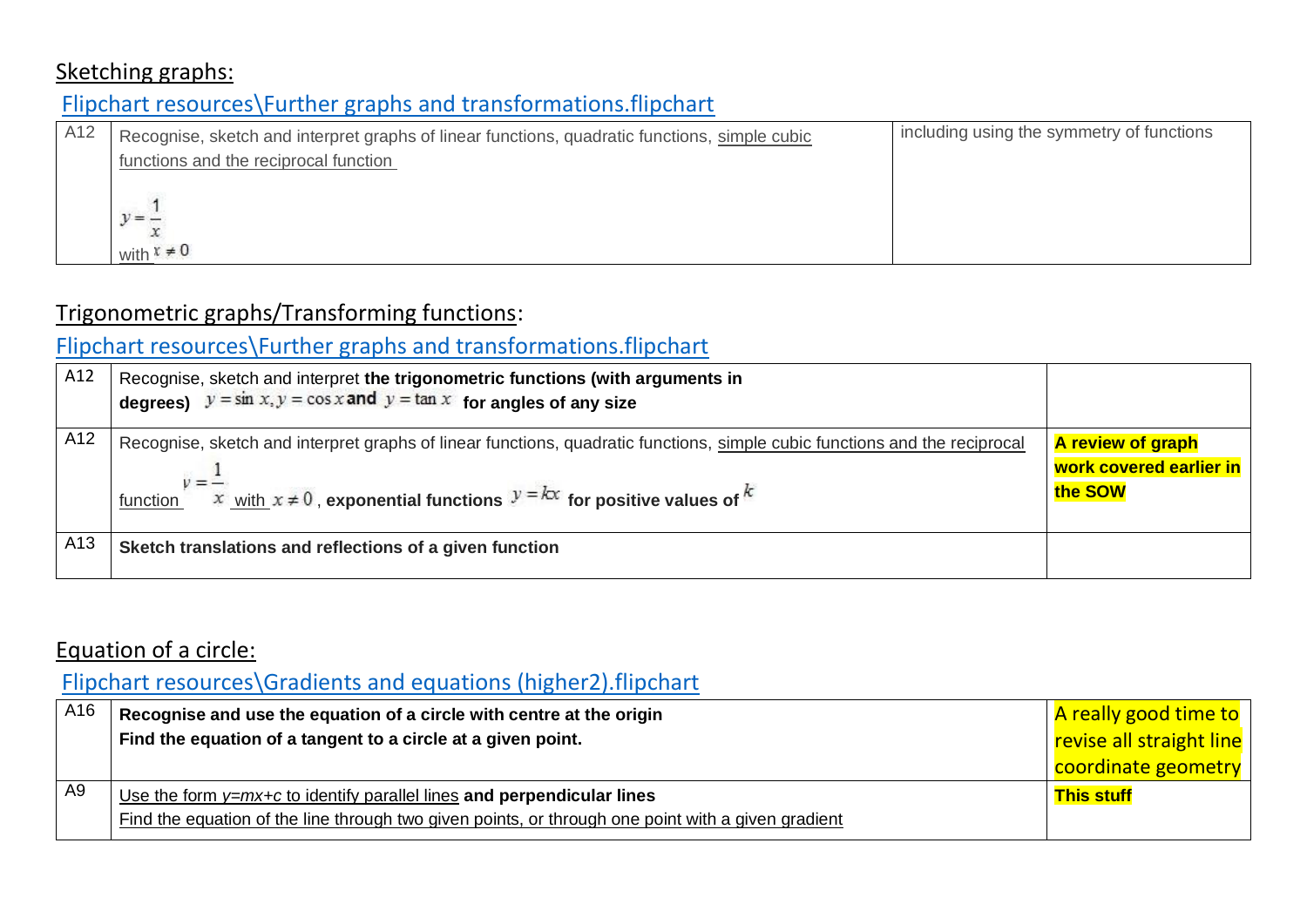| A10 | 'aebraically<br>Tdentify<br><sup>r</sup> functions draphically<br>ntercepts of linear<br>nterpret<br>idlents and<br>: ara<br>ano<br>an<br>. . |  |
|-----|-----------------------------------------------------------------------------------------------------------------------------------------------|--|
|     |                                                                                                                                               |  |

#### REVISION

Teacher choice – what needs to be gone back over/re-taught. Issues from mocks, lowlights from pinpoint learning etc.